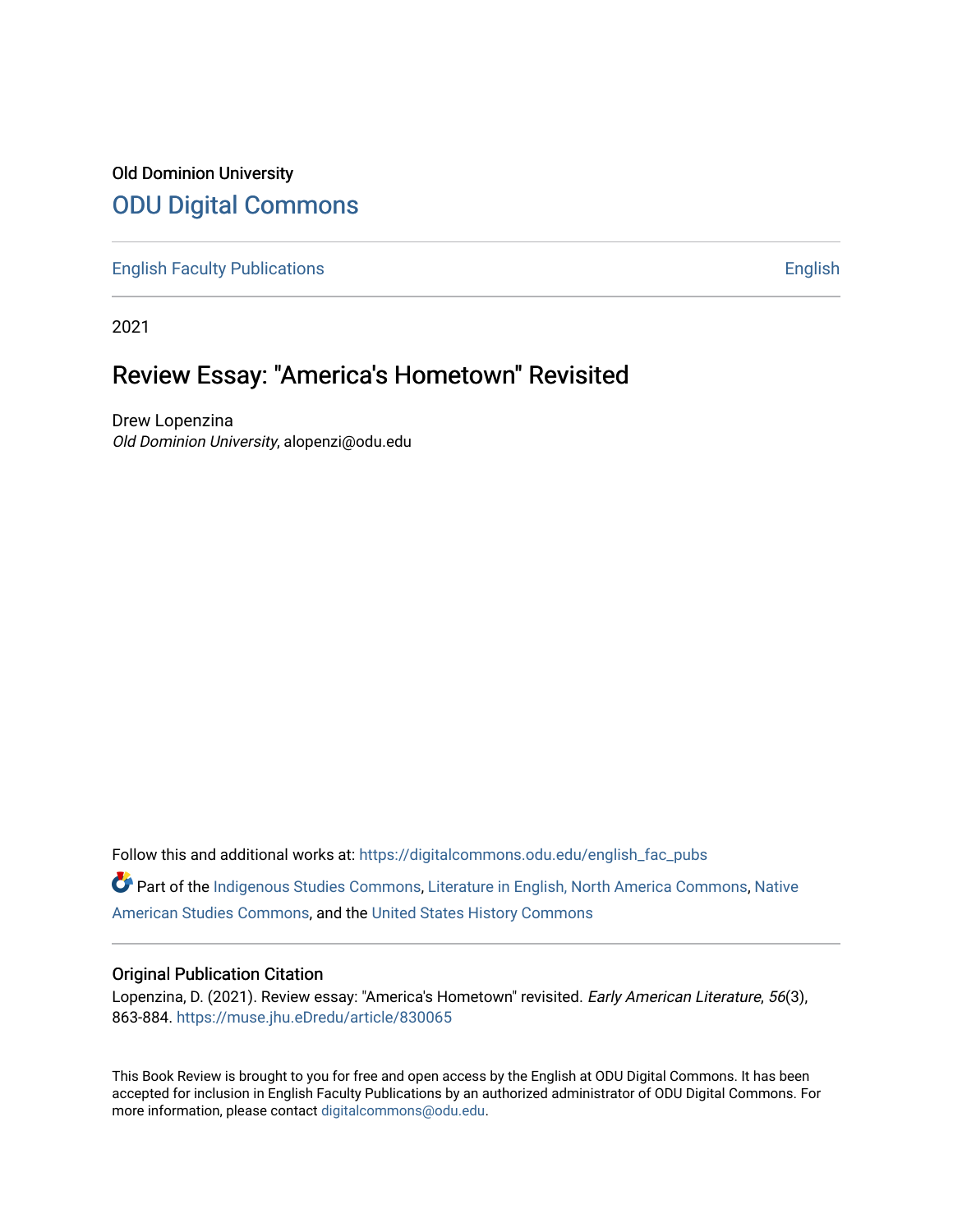#### drew lopenzina *Old Dominion University*

### review essays "America's Hometown" Revisited

*One Small Candle: The Plymouth Puritans and the Beginning of English New England* francis j. bremer Oxford University Press, 2020 258 pp.

*The World of Plymouth Plantation* carla gardina pestana Belknap Press of Harvard University Press, 2020 232 pp.

*This Land Is Their Land: The Wampanoag Indians, Plymouth Colony, and the Troubled History of Thanksgiving* david j. silverman Bloomsbury, 2019 514 pp.

*They Knew They Were Pilgrims: Plymouth Colony and the Contest for American Liberty* john g. turner Yale University Press, 2020 448 pp.

For the town of Plymouth, Massachusetts, 2020 was to have been a big year. A whole series of coordinated months-long festivities were planned, including commemorations, conferences, parades, fireworks, and, for sure, a Thanksgiving dinner that couldn't be beat—all leading up to the landmark four hundredth anniversary of the arrival of the Mayflower settlers who landed at this location sometime in late December 1620 and began to plant the seeds of an American origin story. *Plymouth 400*, the town's official celebratory website, billed the event as an "anniversary of national and international significance," and certainly there was every expectation

{ *863*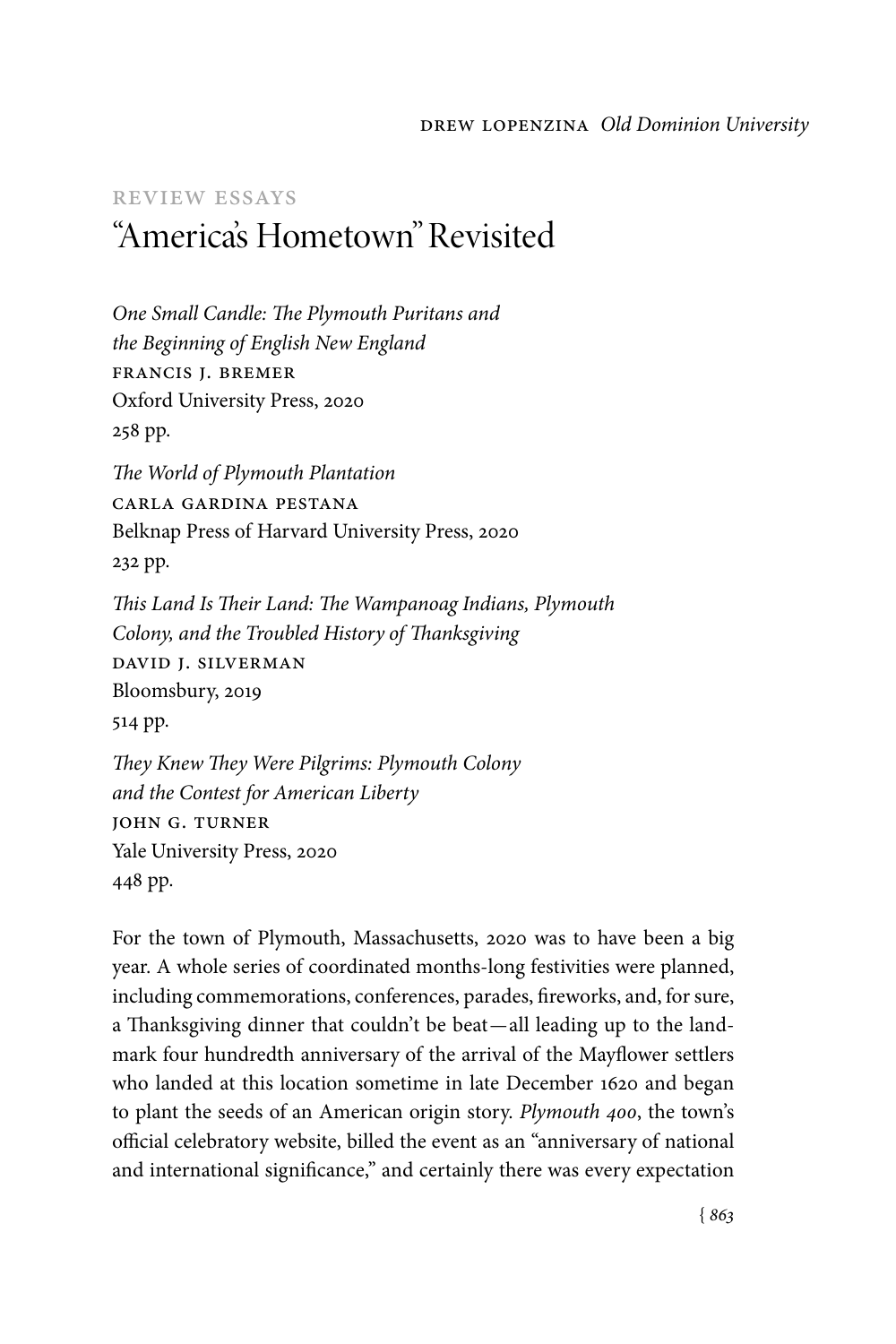that, along with publicity, pomp, and media coverage, tourist dollars would come streaming in as part of this elaborate exercise in nation-affirmation. It was to be a huge spectacle-driven reminder that Plymouth is, at least according to its own promotional materials, "America's Hometown" (*Plymouth 400*<sup>1</sup>

As with everything else in 2020, however, the careful plans were largely undone by the onset of COVID-19 and the corresponding quarantines that have discouraged, if not entirely shut down, the flow of visitors to the town. Most of the scheduled events were either moved online or canceled altogether, and the town of Plymouth may have to wait yet another hundred years before it finds a similar opportunity to so richly exploit the mythohistorical materials to which it lays claim.2

In another sense, however, Plymouth may have been spared a significant blow to its self-image. Sweeping across the nation in 2020, with equal force as the coronavirus, was the news of the May 25 death of George Floyd, a Black man who, like too many before him, had his life brutally snuffed out by a white police officer whose blatant and excessive use of force proved a breaking point in the way the US regards its long legacy of racial discrimination. In the wake of Floyd's death came marches and protests by those demanding equal justice in the American legal system, prompting violent pushback by the political establishment in power, but also sparking an unprecedented drive to dislodge monuments and markers throughout the country—symbols that had long stood as bold and glaring reminders of the white supremacist structure that continues, even now, to prop up the United States' 244-year-long experiment in representative democracy. Monuments to the Confederacy (and even to Columbus), having successfully resisted previous waves of dissent, were suddenly being toppled from their pedestals or hoisted from town squares. Confederate flags were no longer tolerated in spaces where, in the past, they had been freely and enthusiastically displayed. And the names of streets, schools, and military bases continue to undergo revision as the movement to eradicate racism in this country takes a decidedly historical turn. It wasn't enough, people suddenly realized, to demand equal justice. The US had to finally begin to grapple more responsibly with its past and the way the narrative of that past has been preserved and perpetuated in the public sphere. And in light of all this, the little town of Plymouth, with its plethora of public shrines to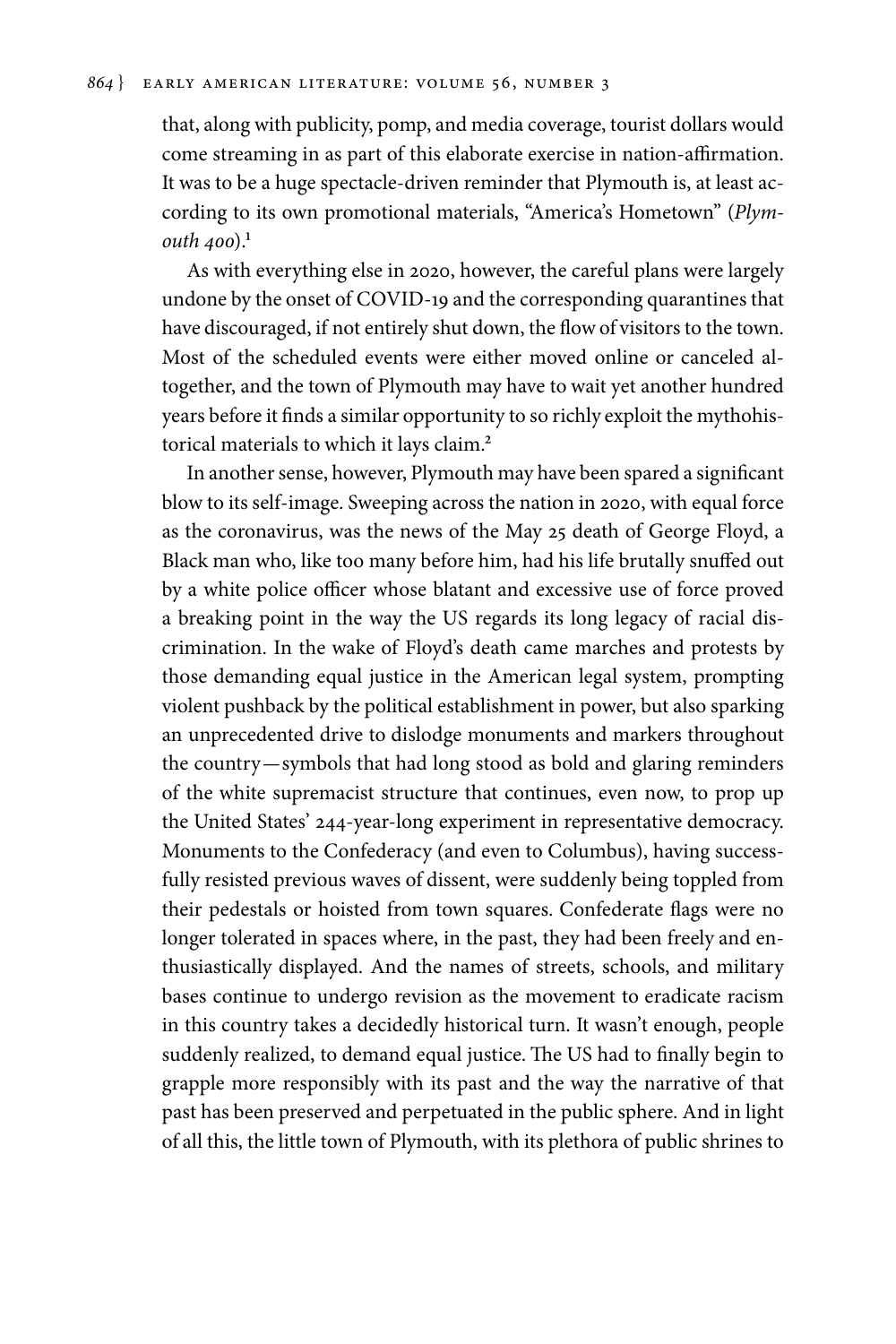settler colonialism, might understandably be relieved to have the national spotlight, suddenly and unexpectedly, turned elsewhere.

As with other such sites that, until this moment, had managed to survive repeated assaults on their legitimacy, Plymouth, too, has withstood any number of historical broadsides. Its weather-beaten face has been exposed over and over again to the winds of political change, yet it has proven such a resilient cornerstone in the way that dominant history is narrated in the US that none have been able to evict it or plant a more evocative and sustaining narrative in its stead. As Sacvan Bercovitch pointed out some thirty years ago, the Puritan's "New World errand" was perceived as a "part of church history," its providential meanings gathered from "the preordained scheme of redemption" (Bercovitch 46). The settlers of New England were expert at crafting rhetorical stances linking their endeavors to that of Christian progress. And *America* (meaning, for our contemporary purposes, the United States) itself was envisioned as a stepping-stone on the path to salvation, planted there by God so that his covenanted people might make their final ascent to glory. Much of this was neatly symbolized by the Puritans making their first footfall on Plymouth Rock.

Nevertheless, the transformative nature of ongoing conflicts, protests, and debates playing out quite literally in the streets (and even in the Capitol building) of the US is likely to have a significant impact on the manner in which future historians reflect on the legacies of social and racial inequality embedded in the Plymouth narrative. Lisa Blee and Jean O'Brien attest that "as the mythologized origin of the nation (and English settler colonial memory), Plymouth is a crucial site for disrupting the dominant narrative of Indian acquiescence and disappearance at the root of so many other memorial controversies across the country." And as early as 2019, they predicted already that a "reckoning" was due (205). For the moment, William Bradford still stands at the base of Cole's Hill, surveying the terrain of what he once referred to as a "hideous and desolate wilderness," but it is of interest to see how the story of Plymouth colony withstands this sea change or if the latest historical works composed to address Plymouth's legacy can adequately meet the challenges threatening to upend one of America's most cherished historical narratives (Bradford 112).

Too often, however, the colonial world on which historians report is colored by the limited and often jaundiced lens through which the Puri-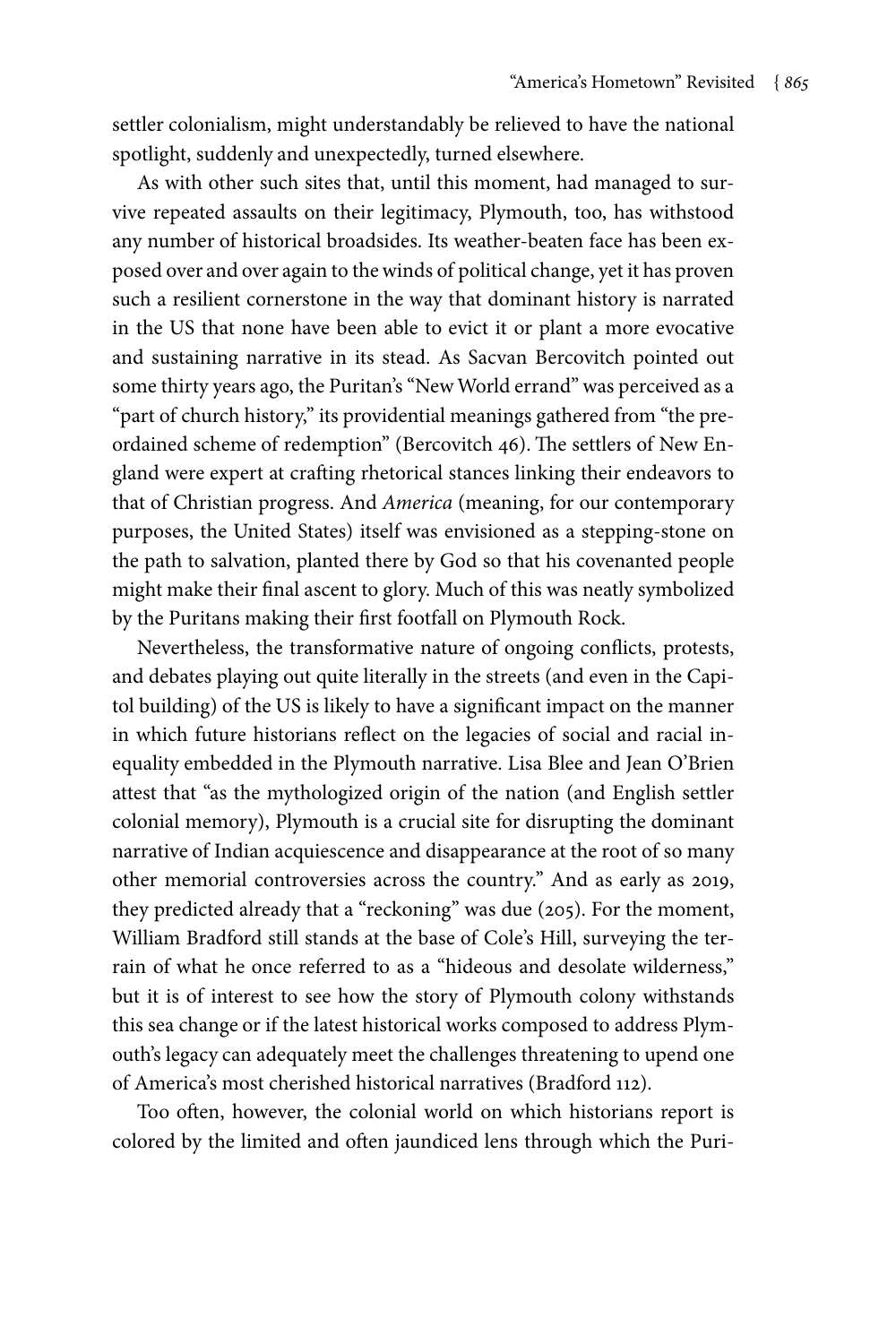tans themselves regarded it. Just as there has been a dire need to reevaluate this nation's ongoing relationship with its confederate past, the manner in which European colonization of these lands continues to be reported remains troubled by the dominance of settler colonial documentation, which is often treated as, for lack of a better word, scripture. An overpowering tendency persists in which historians—even those critical of certain aspects of settler colonial legacies—make their accommodations with the recorded characterizations, justifications, and orderings of events left us by the Puritans, denoting a dependency on the written word that can at times strain credulity and disregards Haitian scholar Michel-Rolph Trouillot's warning that all "historical production is itself historical" (145).

The fault lines this phenomenon exposes in the historical record run largely along representations of Indigenous and Africanist presence in the colonies. Native peoples necessarily play a central role in the early history of colonization, and yet their cultures, their political structures, and even their most basic motives for acting remain subject to interpretive strategies that are sorely lacking in objectivity or Indigenous-centered frameworks. Native peoples are rarely consulted in the production of US historical narratives, and too often when they are consulted, it is in a perfunctory manner—an act of rhetorical mitigation rather than a committed engagement with Indigenous scholarship and perspectives. Well-meaning histories continue to be produced, but, in a very real sense, they leave the settler colonial monuments still standing and the story that gets told cannot help but unfold within their shadow.

In a recent essay in *EAL*, Native Studies scholars Alyssa Mt. Pleasant, Caroline Wigginton, and Kelly Wisecup promote the use of Nativecentered methodologies in the study of early American literature. They recognize that because early American scholars have relied "primarily on materials in archives created by and for colonists, their aims and biases have historically configured the field" (415). The authors of the essay submit that early American studies from its "earliest manifestations made its name by studying materials devoted to justifying European settlement in the Americas and to defending the particular socioeconomic, religious, linguistic, and environmental qualities by which colonists defined themselves. We have access to particular documents and texts for various reasons: because they were records of imperial administration or created as part of religious missions" (416). By reporting on these documents uncriti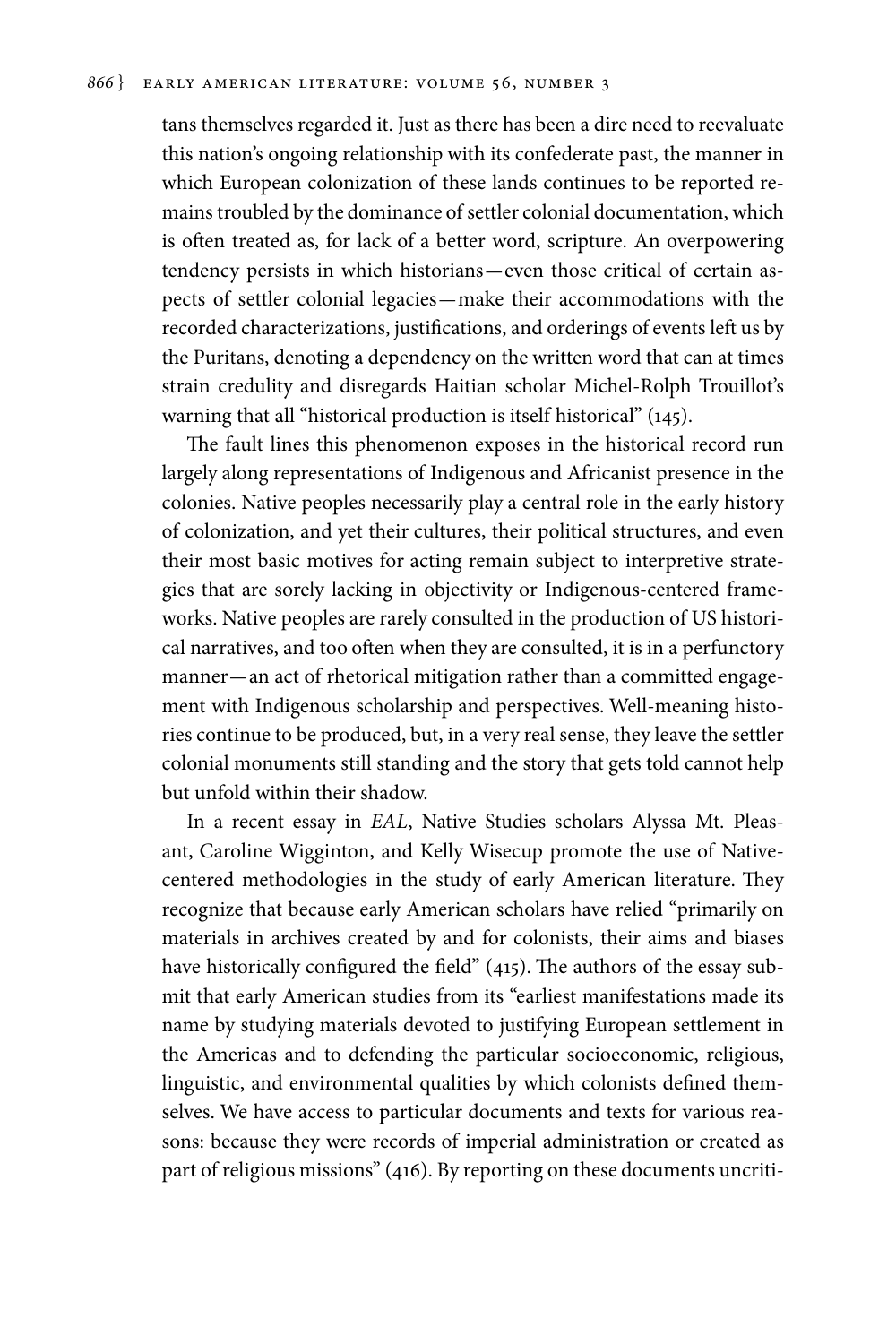cally, scholars run the risk of "retransmitting the biases and assumptions encoded in colonists' language and worldviews" (416). An appropriately engaged response to this problem would be to develop interpretive strategies to more skillfully negotiate the rhetoric of settler colonialism and to draw as much as possible from Indigenous source material that has, until only very recently, been all but ignored in the monumental effort to record this regional history.

If these seem like reasonable corrections, it has nonetheless proven difficult for historians and institutions to finish, as the authors of the above essay argue, "completing the turn" (407). Debates about the reliability of Indigenous materials and methodologies persist, prompting some scholars to question their usage while others remain reluctant to fully incorporate such materials into their work, fearing that such an approach risks *politicizing* the material. In a recent edition of the *American Historical Review* (*AHR*), David J. Silverman entered into this debate with an essay questioning the objectivity of the "collaborative" brand of scholarship being called for in Indigenous Studies forums, and speaking in particular to the works of historian Lisa Brooks (Abenaki) and Christine DeLucia, both of whom have recently published acclaimed books of their own on New England's colonial period. The debate opened up by Silverman is by no means a simple one, but it strikes at the very heart of how settler colonial history can and should be narrated moving forward. There are three central questions at stake: To what extent must historians and scholars work to decode the discourse of power encrypted in colonial documents? What are reasonable strategies for doing so? And what is the human cost if we continue to abdicate this responsibility?

Silverman's essay does us a service, perhaps, by bringing these vital questions to the fore. Silverman maintains what Trouillot refers to as a "positivist" outlook, understanding that to reach beyond what is explicitly recorded in the archive is to move beyond the scope of history. He sees NAIS (Native American and Indigenous Studies) methodologies as an attempt to dilute documentary primacy, "broadening what we count as evidence and challenging our confidence in the written record" (519). And he is correct. To be a scholar of Native history, culture, and literature is to have a basic mistrust of the colonial archive—it is, in fact, to know with absolute certainty, that the written record deceives, obfuscates, buries, and outright lies, particularly when it speaks on the subject of Native presence on the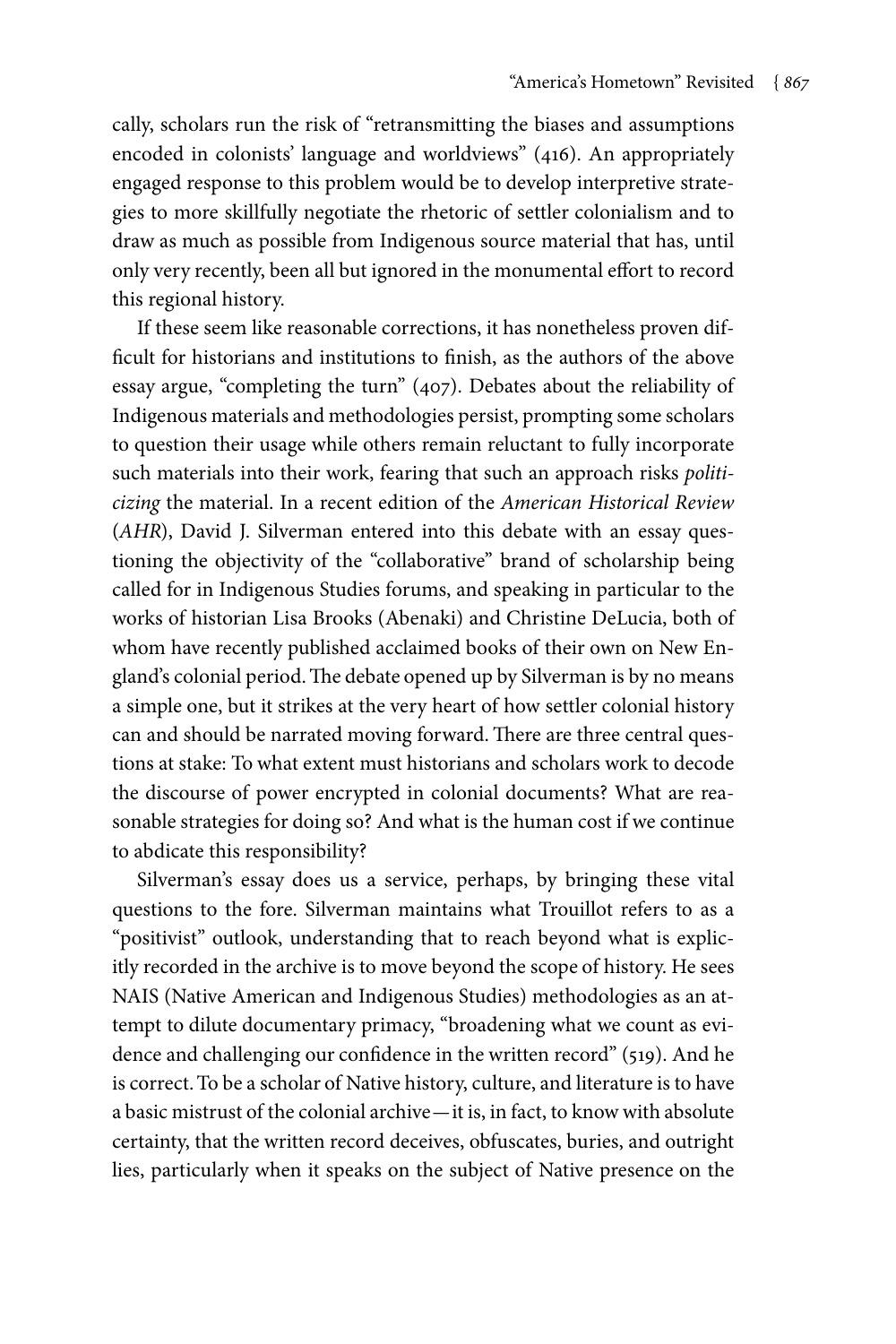#### *868* } EARLY AMERICAN LITERATURE: VOLUME 56, Number 3

North American continent. Such "lies" are often deliberate, but they operate on many levels—a kind of colonial gaslighting—with even the most casual language brought to bear on Indigenous identity insinuating its incompatibility with, and perishability in regard to, American "progress." Anishinaabe scholar Gerald Vizenor refers to these rhetorical productions as "manifest manners" and argues that every aspect of Indigenous life in the dominant record is a simulation forwarded, consciously or not, in the service of colonial conquest.

Not surprisingly, however, mainstream historians have viewed it the other way around, suggesting it is NAIS scholars who are "beholden to identity politics" to an extent that destabilizes "the honest study" of a particular era (Silverman 520). By "trumpeting" their allegiance to "descendant communities" and the historical narratives preserved through oral tradition and other material means, Indigenous Studies scholars are perceived as taking liberties not in conformity with accepted historical practices. One can only gesture to the irony in this stance that assumes the colonial archive is somehow unencumbered by identity politics of its own or that mainstream historians maintain a kind of pristine objectivity that never advances cultural assumptions or ahistorical conclusions rooted in the privileges that adhere to the "descendant communities" of whites or whiteness in general.

Still, it's worth noting that, rather than dispense with the established rigors of the historical discipline, a great many NAIS scholars have proven expert at both mining the colonial archive and exposing it. Formative works by Lisa Brooks, Christine DeLucia, Jean O'Brien, Philip Round, Hillary Wyss, and others have proven to be diligently researched resources, revealing the ways that the archive, when approached from a decolonized perspective, offers up its own contradictory evidence to dominant perspectives. But these scholars have also, as Silverman notes, worked to broaden what we regard as "textual." Indigenous cultural productions such as wampum, awikhigans, baskets, birchbark hieroglyphs, and other artifacts largely ignored or misunderstood by white historians performed functions similar to that of writing and have historical value that helps complicate colonial narratives and fill in gaps where Indigenous lives and agency have been so brutally neglected. Learning how to include these materials in historical recovery work and making a space for Indigenous perspectives is the challenge for all historians seeking to write about this period. And al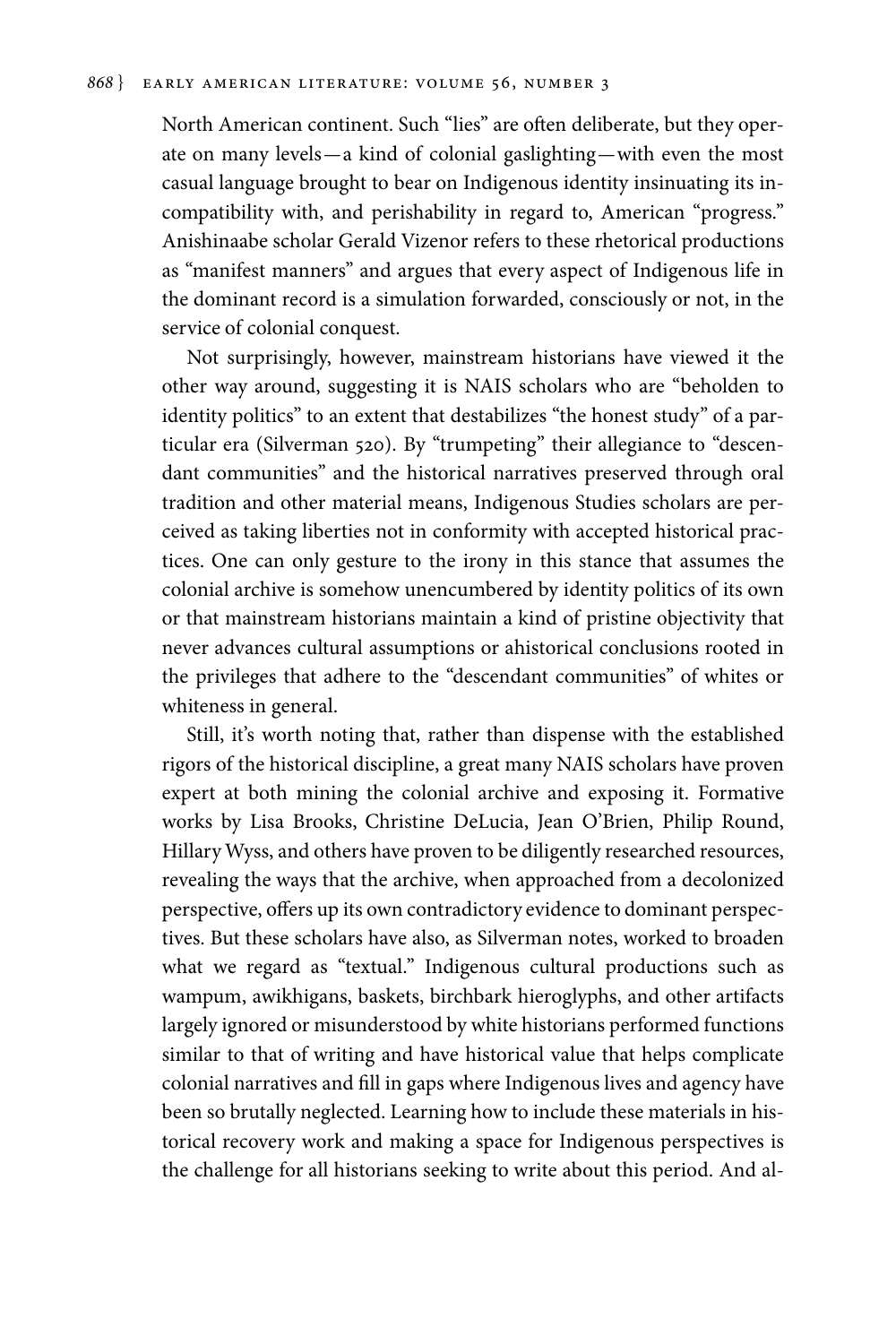though most historians acknowledge this responsibility, few, it seems, are prepared to work productively or inclusively to achieve the desired result.

Which brings us back around to the four hundredth anniversary of the Plymouth landing. As might be expected, a number of historians have attempted to capitalize on this moment by offering new evaluations of Plymouth colony's legacy, with the potential to draw on the most recent scholarship and fresh historical perspectives in presenting a more complex and, perhaps, less celebratory, account of this storied settlement. This essay will review four of these new books (listed in the title), all of which have come into print in the space of 2019–20, with the intent of providing an overview of each book and its contribution to the field, but also thinking through each book's particular engagement within Indigenous frameworks for understanding this foundational American narrative. The authors under review are all accomplished scholars in their fields and offer indisputable insights into their subject matter. For those who continue to maintain a vision of Plymouth as America's metaphorical hometown, these works will mostly be a welcome addition to that narrative. For those who view Plymouth as an early mile marker in the assent of settler colonial violence, these same works will, perhaps, provoke more questions than answers.

Both Francis J. Bremer's *One Small Candle* and John G. Turner's *They Knew They Were Pilgrims* maintain a sharp focus on the lives of the small congregation of Puritans who began their careers as religious dissenters in the village of Scrooby, England, moved their congregation to Leiden in the Netherlands in 1608, and then boarded the Mayflower in 1620 to make their way to North America where they founded Plymouth colony. Although others who made that first landing were not of that small tight-knit group, the narrative has been shaped by the cultural, spiritual, and legal hegemony the Scrooby settlers maintained over the colony in its formative years, and it is through their accounts that much of the story has become known. Both Bremer's and Turner's books are crisply written, draw from a well of meticulous research, and present this material in a lucid and informative style.

Bremer, a historian of Puritan history and culture, explicitly sets out to challenge and revise mainstream perceptions of the Plymouth origin story—beliefs, he tells us, that "the best efforts of scholars have done little to dislodge" (6). For most of us, such beliefs are internalized in grade school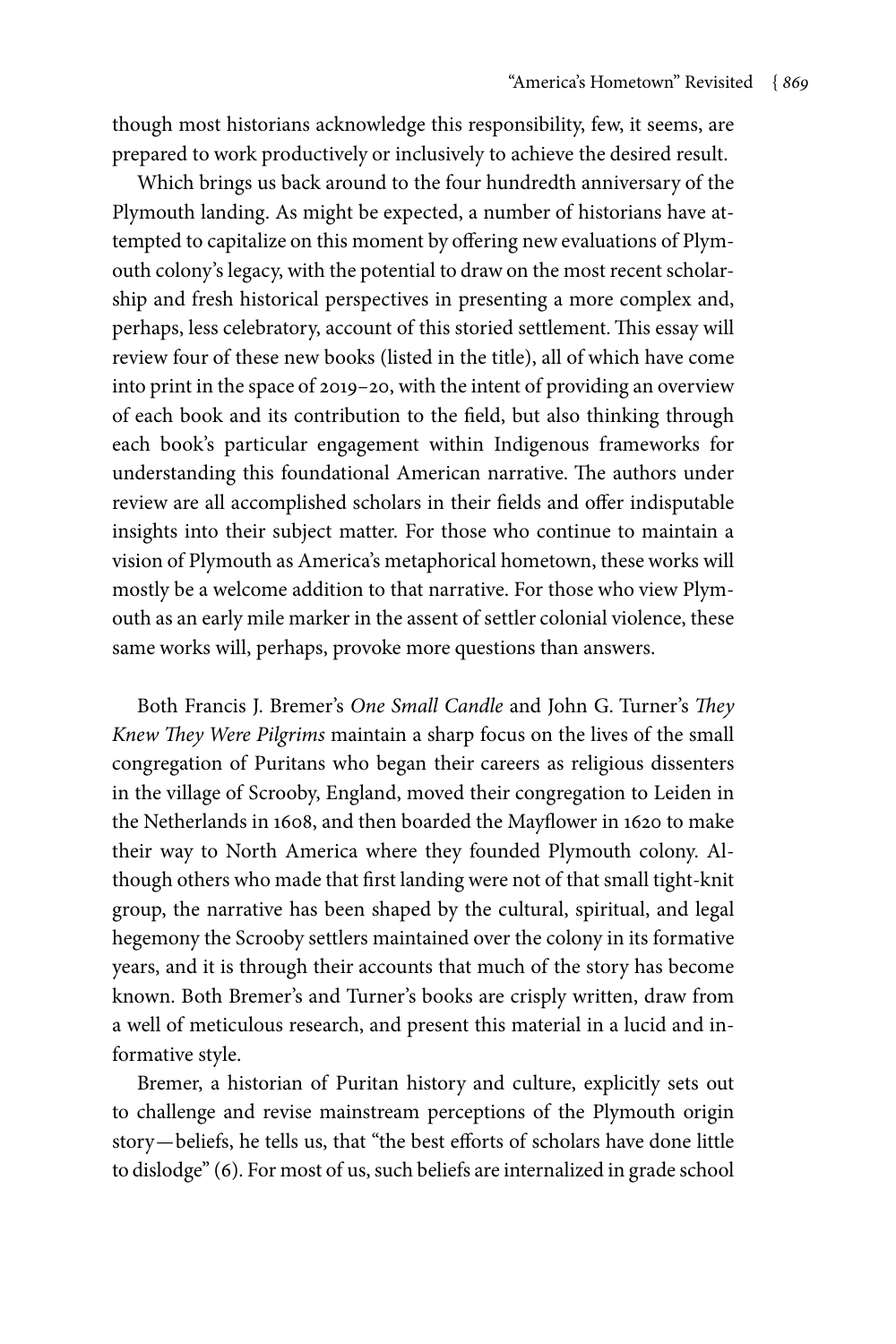#### *870* } EARLY AMERICAN LITERATURE: VOLUME 56, Number 3

and fortified along the way through a series of paradoxical pop-culture representations that alternately view the Puritans as severe, intolerant, witchpersecuting prudes or, conversely, as intrepid freedom-seekers who cleared a halo of light from the heathen wilderness while also generously breaking bread with their Indigenous neighbors. These reductive perceptions are further complicated, Bremer claims, by a long-standing tradition of "scholarly disdain" (6). While Bremer never identifies the precise source of this alleged "disdain," we might imagine it comes from a generation of scholars who have labored to open this narrative up to a wider range of cultural influences. As such, Bremer's book must be regarded as an effort to safeguard against such incursions and recuperate the reputation of this small band of settlers.

Bremer defines his intention, in the early pages of the book, to focus on the religious lives of these Puritans, seeking to clarify their esoteric and evolving belief systems as they made the pilgrimage from Europe to North America. William Brewster, whose home served as the birthplace of the Scrooby congregation, is positioned at the center of the story, his life and the example of his leadership providing a framing device for the overall narrative. We begin to see the Scrooby congregation in light of the larger Reformation movement taking place in the early seventeenth century, but we also begin to understand them as a discrete flock, gathering under the spiritual leadership of Brewster and John Robinson, their pastor, resolved to resist the corruptions they perceived infiltrating the Church of England. Bremer's ability to penetrate the English and Dutch side of the Plymouth settlers' story and succinctly break down the painstaking minutia of religious conflicts and convictions at play must be appreciated for the difficult work it is. Controversies such as how professions of "grace" by those seeking admittance into the congregation were qualified, whether ministers should wear the surplice, and the role of "prophesying" in the Puritan church are just a few of the matters discussed in detail with informed reference to the source material and the intellectual development of each idea.

Perhaps the most significant movement Bremer identifies is the spiritual evolution of Robinson himself, who begins his career as a strict separatist, accusing the larger church of having "dark midnight for vision" (qtd. in Bremer 51), but whose views on separatism soften even as his congregation drifts geographically farther from the central Anglican church. He reminds us that Robinson even came around to allowing prophesying by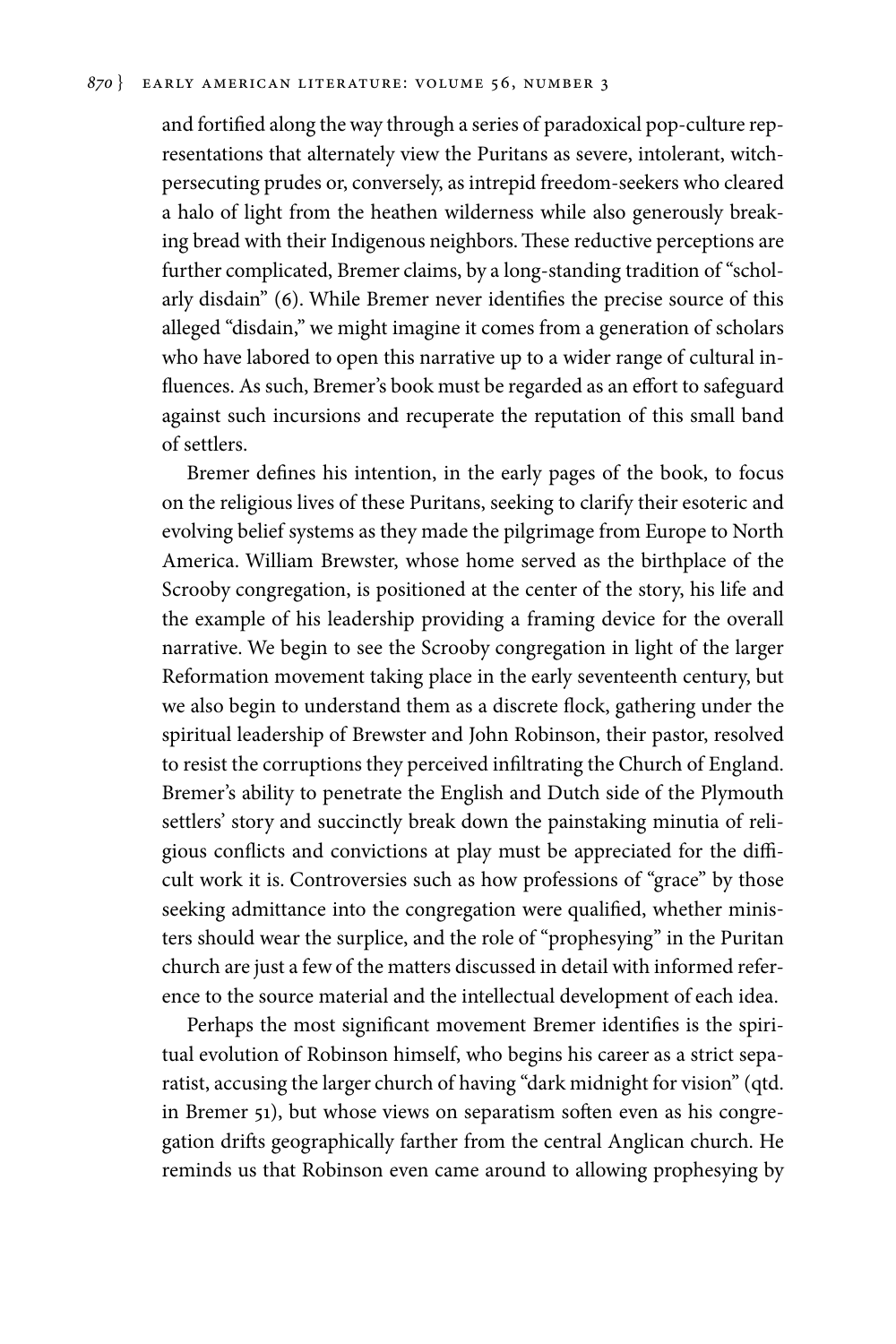women in his congregation, a shift that contributes to the more tolerant portrait Bremer attempts to paint of these Puritans (31). Bremer identifies Robinson as a true seeker—one who is committed to keeping the lines of communication open in his "search for the further understanding of God's truth" (55). Comprehending this outlook is characterized as "critical to understanding the beliefs they [the Puritans] brought with them to the New World" (55). By keeping in conversation with other spiritual intellectuals of his time, Robinson ultimately softens his earlier stances, moving his flock (some four hundred strong at its height in Leiden) toward an acceptance of preaching in other parish assemblies (60). This understanding leads us, perhaps, toward a less rigid view of the Plymouth settlers themselves, who were not strict separatists as we are often told, but apparently believed with Robinson (and Brewster), in the breaking down of barriers "between Godly believers" (59).

Bremer adequately sums up the social and political developments that pressured the congregants to finally vacate Leiden and take their chances on the North American continent. Upon their decision to leave, the government encouraged Robinson's congregation to form a settlement under Dutch colonial authority, "to plant there the true, pure Christian religion and to instruct the wild [Natives] of those lands in the true teaching and to bring them to belief" (67). Although this offer was ultimately rejected, it is an early indicator of how the Plymouth settlers, themselves, might have understood their so-called "errand in the wilderness." All told, the precolonial portion of the settlers' story is seen as significant enough that it takes over a third of this book, but also, unfortunately, it sets the stage for a too narrow focus once the settlers make landfall on what comes to be known as Plymouth Plantation.

It is one thing to acknowledge that the Puritan leaders were religious seekers whose minds were earnestly set on unlocking biblical mysteries and what they perceived to be spiritual truths in the construction of their Godly community. But this implied earnestness should not provide intellectual cover for contemporary historians to excuse their actions on coming to North America or make light of violent appropriations that occurred. As was true of almost all Europeans coming to these shores, the Plymouth settlers carried with them an unshakeable sense of cultural superiority to the Indigenous peoples whose lands they would usurp. They made no secret of the fact that they interpreted their presence here as an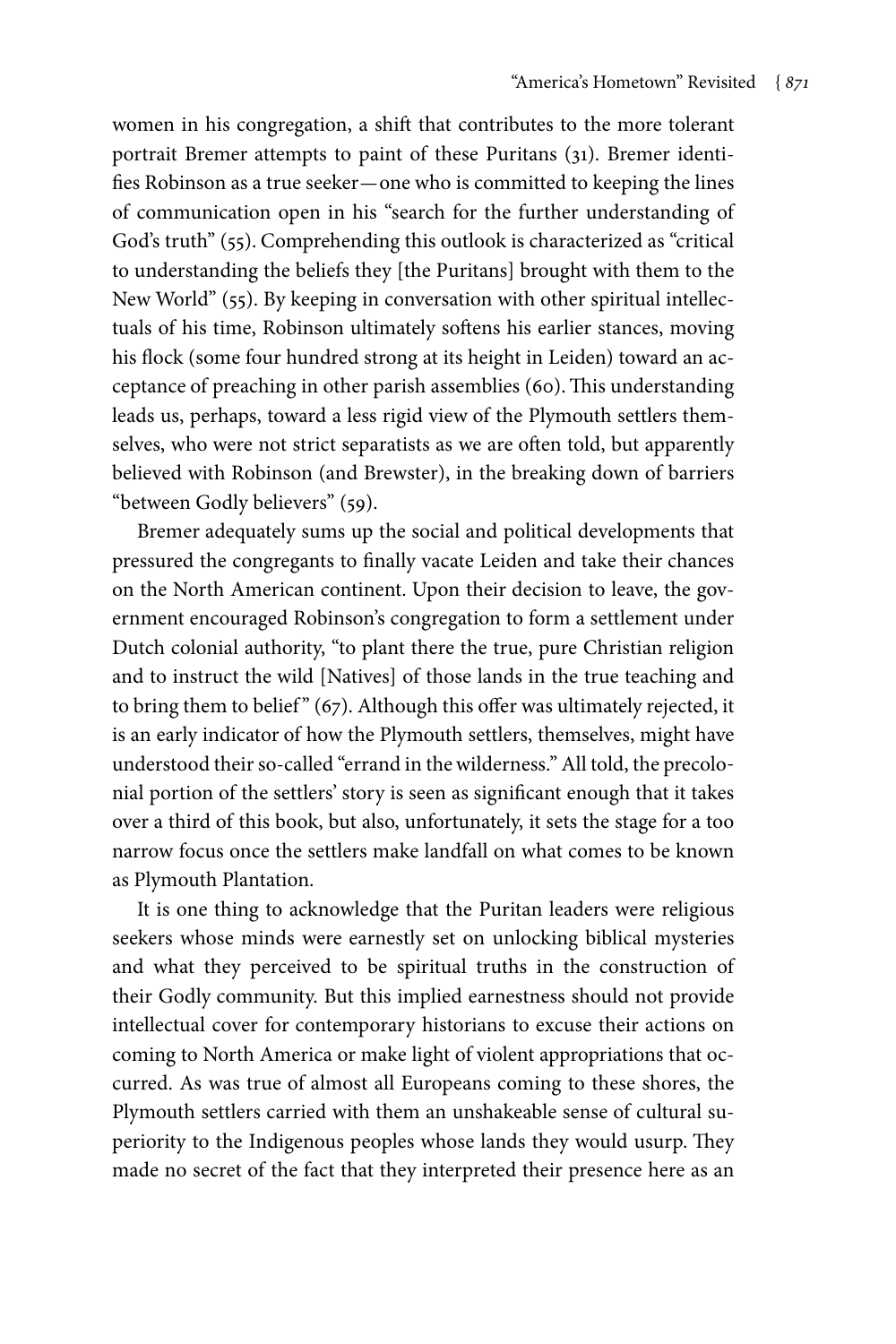expression of God's will and their ultimate conquests, however violent, troubling, and inconsistent with their own religious and civic codes, as an extension of that will.

Despite his own acknowledgment that "sources written by the colonists must be used with caution," Bremer's work is firmly fixed in the orbit of his Puritan subjects and their ethnocentrically based representations of Indigenous identity (83). There is not space here to detail each example, but a few may suffice to speak for the whole. Bremer does little to counterbalance the view forwarded by William Bradford that this newly settled territory was anything other than a "hideous and desolate wilderness, full of wild beasts and wild men" (qtd. on 94). Bremer acknowledges that the Plymouth settlement was planted on lands vacated by the Patuxet after crippling disease decimated that community, but he offers no extended examination of how these cleared and previously planted landscapes contradict Bradford's dire, and typologically rooted, "wilderness" claims—an omission that leaves intact the preconceived notions most Americans today still have of New England as an undeveloped waste. While a chapter is included offering an ethnographic sketch of Native civilization prior to settlement, it is a perfunctory gesture, the shortest chapter in the book, in fact, and fails to elevate Native peoples from a static state of development. We are offered the complex backstory of Tisquantum, or Squanto, a surviving member of the Patuxet community, who famously spoke English to the colonists on their arrival and presumably taught them how to plant in the thin New England soil. Bremer's conclusion regarding Squanto, however, that he developed "an affection for the English" (90), lends credence to the notion that the Patuxet survivor bequeathed his blessings on the settler occupation of his lands—an age-old trope in the service of conquest that can be seen echoed in countless dominant cultural productions dating back two hundred years. The settlers, themselves, were not so sure, and Edward Winslow, one of the early Puritan chroniclers, noted that they would have gladly done without Tisquantum, save "he was so necessary and profitable an instrument as, at that time, we could not miss him" (Winslow 65).

Bremer maintains the resilient historical perception that Plymouth's expansion into Indigenous territories was upheld by "purchase in treaty," relying on documentary evidence the settlers produced to manufacture this sense of legitimacy (98). Such a tacit claim dismisses the work of numerous Indigenous Studies scholars who have demonstrated in detail the levels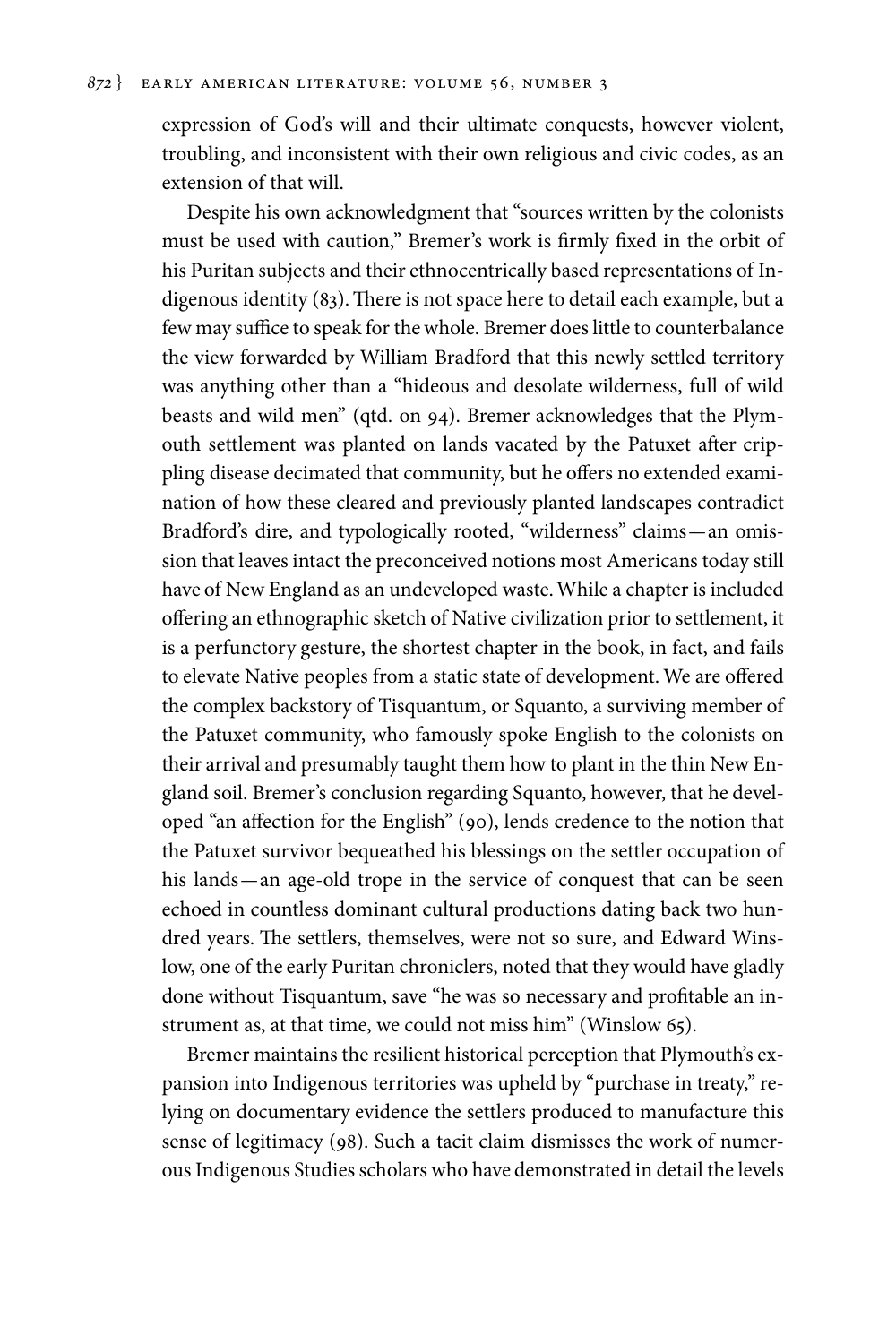of coercion and subterfuge that produced these documents.<sup>3</sup> While it is certain that documents exist to corroborate Bremer's stance, the claim is presented without any acknowledgment of the controversy, or even that certain contemporaries of the settlers, including Thomas Morton, Roger Williams, and John Easton, deputy governor of the Rhode Island colony, also openly challenged such claims.

Bremer's treatment of the 1623 conflict at Wessagusset offers another telling moment in which the questionable acts of the Plymouth settlers are strategically omitted. The historical charges against Witawamet, the Native leader at Wessagusset have always been thin and unsubstantiated. He was perceived to have been plotting an assault on members of Thomas Weston's newly formed colony, but, if so, Weston's men, whom the Plymouth settlers ostensibly came to save, seemed woefully unaware of their own peril. Nevertheless, as related in Winslow's 1624 *Good News from New England*, Miles Standish, the Plymouth military commander, came to Wessagusset under the semblance of wanting to trade with the Natives, but thereafter preceded to ambush them and take their lives. If one doubts the treacherous nature of this "pre-emptive" assault, Winslow himself affirms it, noting that the Natives' own "treacherous" nature made it "impossible to deal with them upon open defiance but to take them in such traps as they lay for others" (91). The Plymouth settlers had never experienced or witnessed such treachery themselves, but this did not prevent them from presuming a level of expertise on the subject. Bremer does note that Standish "surprised" the Natives at Wessagusset, but his erasure of the fuller conflict—how, for instance, Witawamet was taken from behind and stabbed with his own knife—allows him to justify Standish's actions in accordance with some vague notions of English military tradition and Bremer swiftly shifts the conversation back to the establishment of "The Godly Community" at Plymouth (107–9). Interactions with the Indigenous peoples of this land quickly fade from general commentary, and we are left with a work that, however unintentionally, succeeds in placing good and pious Puritans, with their "one small candle" held up against the vast wilderness, at the center of a narrative arc bending toward American exceptionalism.

As I mentioned earlier, Turner's book follows a template very similar to Bremer's, with its focus on the Scrooby congregation and its famed odyssey to Leiden and then Plymouth. Turner is a professor of religious studies and, like Bremer, brings a great deal of insight to the esoteric spiri-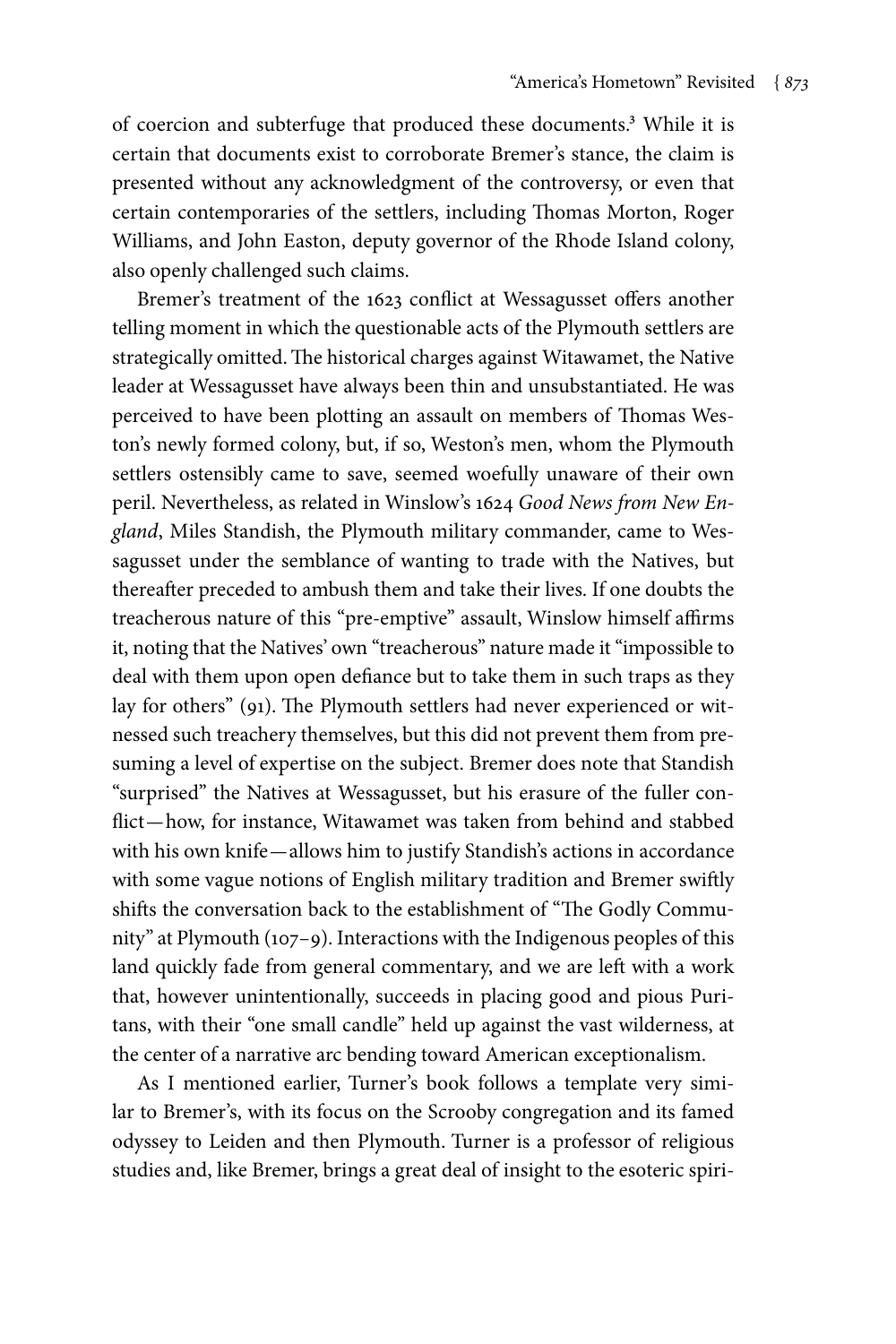#### *874* } EARLY AMERICAN LITERATURE: VOLUME 56, Number 3

tual struggles that would do so much to shape the culture of the Puritan colonies in North America. He does a commendable job of tracking the development of Puritan thought through Luther, Calvin, and the Reformation, hinging his interpretation of this spiritual progression on the concept of liberty. Liberty, in the sense that Turner introduces it, has two separate connotations. One is the somewhat paradoxical notion of Christian free will to choose a pious life, or, in Luther's words, to become "captive to the will of God" (qtd. in Turner 10). The other is the tradition of civil liberty, which speaks to the broader freedom to choose one's own religious and civil affiliations. Both of these might be construed as belonging to the "American Liberty" referenced in the book's subtitle.

Congregationalism itself was an early exercise in liberty, forwarding the belief that communities, rather than bow to a centralized governing authority, should form their own congregations with their own freely chosen spiritual leaders. Questions of religious liberty would resurface in later colonial debates, over who if anyone had the ability to claim or determine justification (the gift of God's grace) and whether or not one practiced a covenant of works or a covenant of grace on the road to sanctification. While such discussions are not new to scholars in the field, Turner does a good job of making these debates accessible and offers a precise genealogy of how the debates developed and worked their way into the lives of the Scrooby congregants. Religious liberty, if not synonymous with civil liberty, nevertheless opened the door for the idea that kings and magistrates could not dictate or "command men's consciences" (30). Free will suggested that individuals were given by God the choice to believe or not believe and a covenant of grace, properly interpreted, suggested that justification was God's gift alone that no intermediary, whether pastor or king, could influence. This did not necessarily free someone to openly express dissenting opinions, but it provided some interesting intellectual wiggle room between the individual and state-mandated religion both in England and in the colonies.

Although he traces the development of progressively harsher stances against the reformists from the end of Elizabeth I's reign through that of James I, Turner maintains that the Scrooby congregationalists "did not suffer severe persecution" as is commonly believed (24). At the very least, their grievances were exaggerated by the later writings of Bradford and others and, ironically, it wasn't until they attempted to flee England that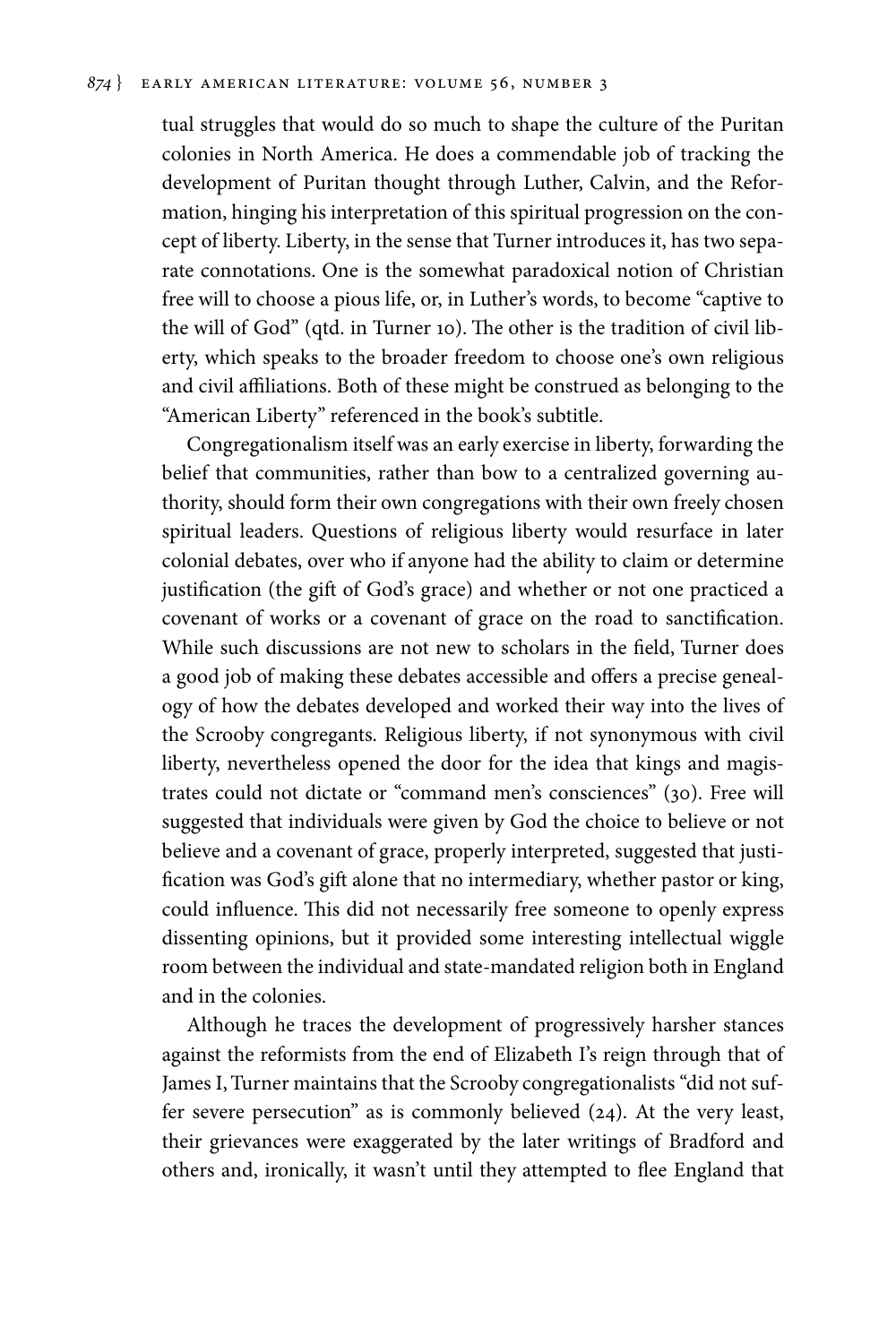they were arrested and harassed for trying to illegally leave the country. Although the congregation did ultimately find its way to Leiden, the environment there, as Turner notes, did not suit their purposes as they found themselves economically marginalized and confronted with, ironically, too much religious liberty in the Netherlands where they perceived "heresy and libertinism" were allowed to flourish (36).

Turner maintains his focus on the Scrooby congregationalists as they make their way to North America, but more so than Bremer, he exposes the inherent tensions in their project of colonization—what he characterizes as the alternative and more "dispiriting history" of "betrayal and theft" in which land was forcefully wrested from Indigenous inhabitants who were subsequently killed or enslaved (1). Turner opens his book by highlighting these issues, and for the most part, he carries them through. For instance, Turner narrates the Wessagusset raid in all of its grisly detail, correctly referring to Witawamet's death by stabbing as a "murder" (98). Like Bremer, he determines that "within a culture of violent punishment, what the Pilgrims did was brutal but in many respects unexceptional" (99), but Turner at least directly addresses the violent nature of the raid and highlights the ambiguities animating the settlers' actions. If the safety of the Weston colony was truly in eminent danger, why did so many of them live without fear, Turner wonders, and "was there really a conspiracy" against Plymouth colony, or was their preemptive strike simply an attempt to eliminate a rival English colony (100)? While these questions do not necessarily situate Turner's scholarship within an Indigenous Studies context, they do begin the work of decolonization by not tacitly accepting the justifications offered by the settlers themselves. As we know, Robinson, who didn't cross the Atlantic with his congregation, was himself critical of this raid, writing to Bradford "how happy a thing had it been . . . if you had converted some [Natives], before you had killed any" (qtd. in Turner 100).

Turner offers an equally unblinking look at the 1636–37 Pequot War, an event Bremer fails to even mention save to mark the day of thanksgiving the Pilgrims declared upon claiming victory (Bremer 159). This conflict resulted not only in the violent deaths of some six hundred to eight hundred Pequot civilians burned alive by the colonists in their fort at Mystic, but the enslavement of the Pequot people and the first colonial laws regarding slavery in North America (168–74). As Turner acknowledges, Bradford viewed this act of genocide as a "sweet" sacrifice to God, whom he saw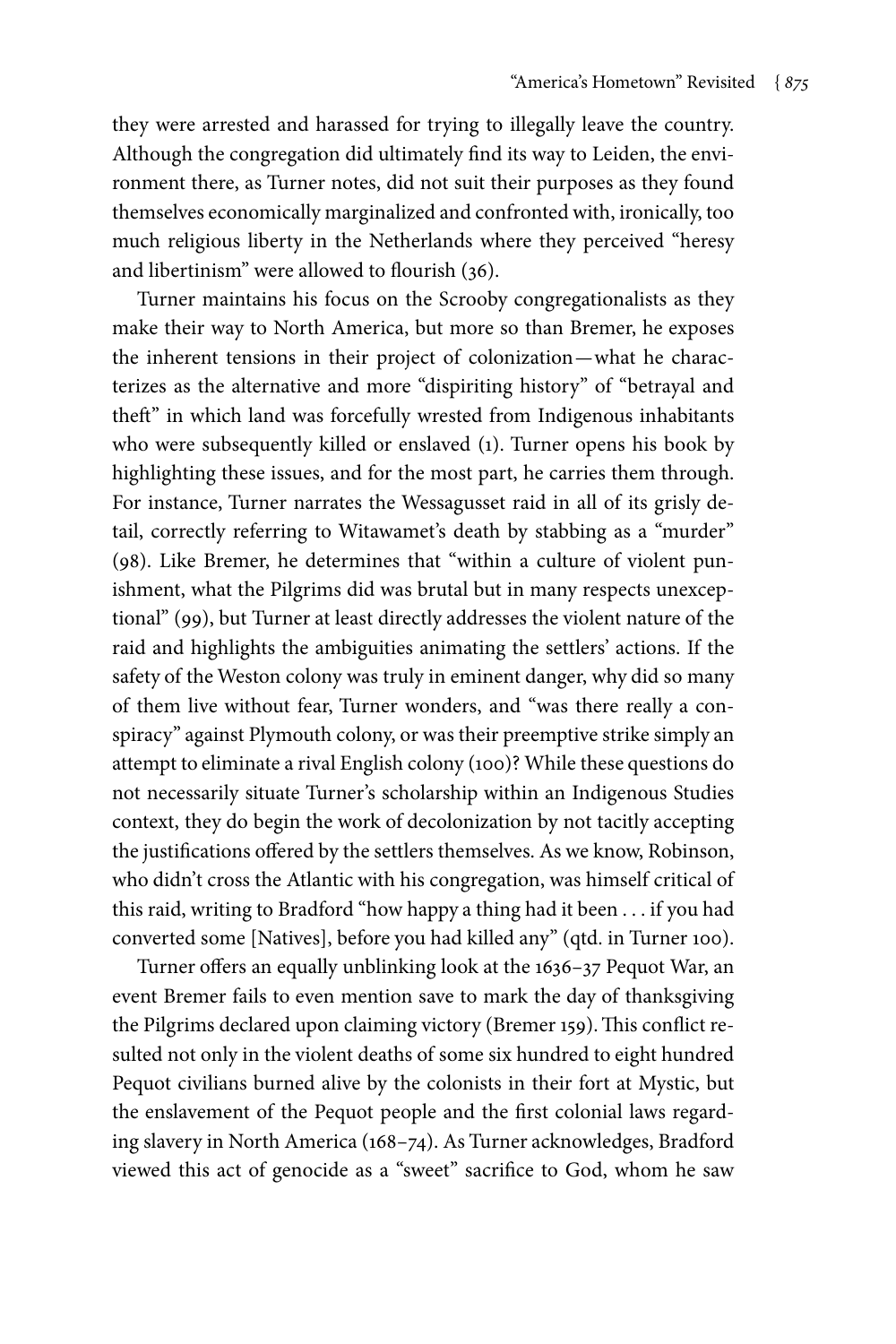as punishing the Pequots for their evil natures (Turner 170). Such events help to clarify the paradoxical views on liberty that the Plymouth settlers brought with them to the North American continent.

Turner's book follows through to King Philip's (or Metacom's) War in the 1670s, which is also given a fair and measured treatment despite recurring moments in the narrative where the official archive requires further challenging. At one point, speaking of the famous account Captain Benjamin Church left of the war, Turner warns that "historians should use Benjamin Church's self-glorifying memoir with caution" (270). This, however, speaks directly to the problems of methodology highlighted by Indigenous Studies scholars. Which of the Puritan documents are, in fact, not self-glorifying? Should not the entire colonial archive be approached with equal caution? To settle on just one example, Turner writes, "It is clear that Philip *loathed* Sassamon" (italics mine), an educated "praying Indian" whose alleged murder (for which three of Philip's counsellors were tried and executed) is often seen as the catalyst for the war. We are told that Philip, chief sachem of the Wampanoags and often seen as the leader of the combined Native tribes fighting in the conflict that bears his name, viewed Christianity itself as "a threat to the authority and stability" of his government (274). Painting Philip as antagonistic to Christian belief was one of the principal propaganda objectives of the colonists in the lead-up to the war, and making Christianity a cause of enmity between Philip and Sassamon provided the casus belli needed to pursue total warfare. The idea that Sassamon (who most likely drowned while ice-fishing) had been murdered at all was a notion manufactured by colonial powers after the fact of his death and burial. Desiring war with the Indians, Plymouth governor Josiah Winslow determined that Sassamon's death must have been foul play—a retaliation against his religious conversion. Only then was Sassamon's body exhumed to confirm the preordained conclusion and make of him a Christian Indian martyr.4

One is reminded of the words of Josiah's father, Edward Winslow, who said it is "impossible to deal with them [the Natives] upon open defiance but to take them in such traps as they lay for others" (Winslow 91). Ordering evidence to suit their conclusions was established practice in the colonial judicial system. It produced a sense of uniformity and infallibility a sense that God's will was being exercised through the decisions of colonial magistrates. As such, documentation was invariably created, whether in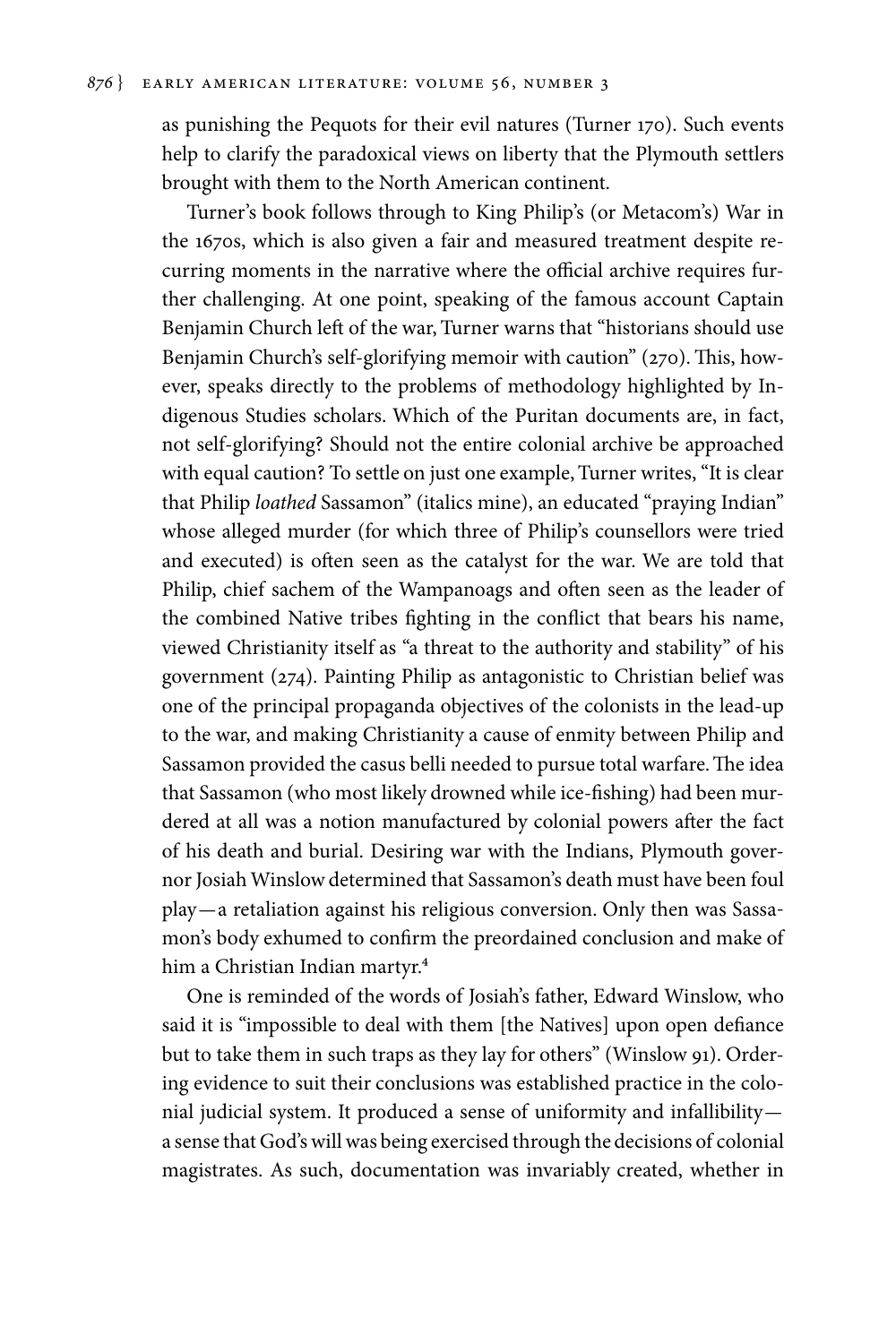the form of legal judgments, land deeds, treaties, or forced confessions, to lend historical credence to these claims. Despite almost unanimous historical consensus, there is, in the final analysis, no convincing archival evidence to suggest that Philip hated either Sassamon or Christianity beyond the secondhand assertions of colonial power brokers. But Philip understood the enormous pressure under which the Wampanoag people were being placed by colonial authorities at Plymouth and elsewhere, and the imposition of Christianity was just one of the many influences being asserted at the expense of his own liberty and the liberty of his people.

Turner has produced a commendable, cogent, and readable history of Plymouth colony—one that is critical of past traditions and begins the important work of decolonizing this formative narrative. As Ivy Schweitzer notes, however, "We must always subject archives . . . to a critical interrogation of the politics of archiving" (Schweitzer 2), and until this idea is internalized and consistently pursued—not just in the most obvious locations it is unlikely that the narrative of Puritan exceptionalism will be toppled. Carla Gardena Pestana, too, addresses this problem of the archive in her book on *The World of Plymouth Plantation*. She observes that "Plymouth gained a place in our national mythology because eighteenth-century New Englanders—many of them descendants of the first colonists—sought to promote the region as the source of American values" (4). As such, many of the earliest histories of the colony, and much of the popular lore surrounding it, were produced by those invested in promoting their own posterity. Like Turner, Pestana is not out to elevate or defend the legacy of the Plymouth settlers. She recognizes the cultural dynamics by which the narrative of the settlers has acquired status over time and sets out to defuse common misconceptions, beginning with the notion that the settlers at Plymouth were an isolated party, cut off from the rest of the civilized world and left to themselves to tame a desert wilderness. The unifying theme she weaves into her narrative of the settlement is "connectivity," noting that "Plymouth enjoyed, indeed utterly relied upon, links to the wider world. Considering Plymouth as a place connecting to other places shows us this familiar story in a strikingly different light" (9).

More might have been done to develop this thesis and detail its implications, but Pestana seems to be gearing her account for a more general audience and only lightly grazes on this claim. Unlike the works of Bremer and Turner, Pestana's book concentrates mostly on the North American half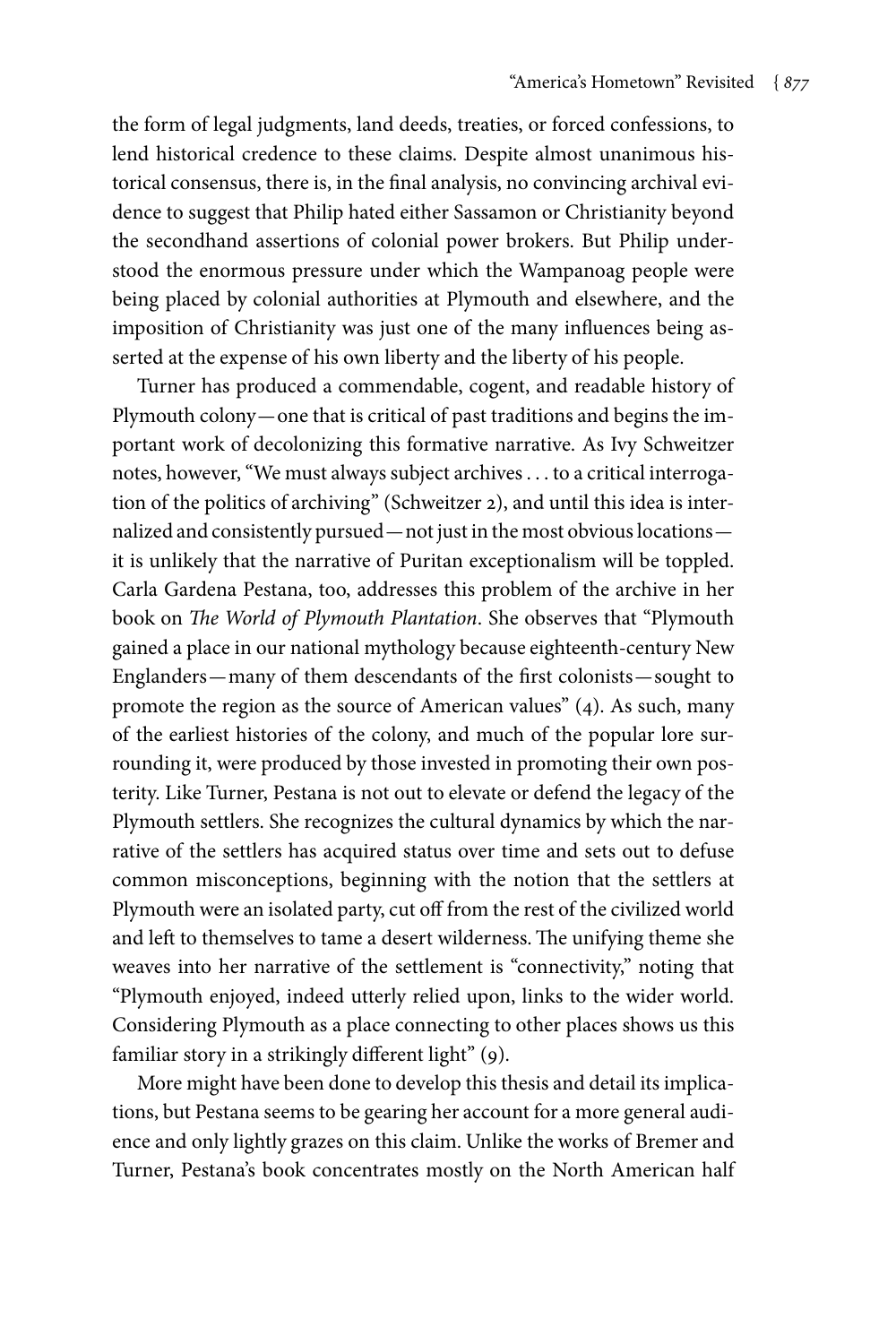of the Pilgrims' odyssey, without some of the explicit scholarly scaffolding these other works apply. The book is compact and neatly written, with short easily digestible chapters that read like a series of refined class lectures strung together, albeit not in any linear form. In fact, the book is formatted so that there are very few footnotes and little or no mention is made of the huge body of scholarship on which it draws. Sections of the book are pulled together under seemingly random subheads such as "Wives, Plantations, Guns" (13). In each chapter we learn interesting tidbits concerning, for example, the presence of women in the colony, the politics of indentured servitude, or the circulation of books. A kind of circular narrative springs from this organizational structure, where we often revisit events and claims previously entered, and some of this becomes repetitive.

Although the idea of "connectivity" is a useful one and may prove generative for lay readers, the stops along the way are familiar enough, from the first encounter with the globe-traveling Tisquantum, to the ill-fated Wessagusset colony, to the conflicts with Thomas Morton, whose May Day celebration was famously cut short when John Endicott appeared with a contingent of Puritan storm troopers and chopped down Morton's maypole. Resupply ships appeared with regularity in Plymouth and many, such as Edward Winslow, made return trips to England and experienced multiple Atlantic crossings. These "transients," as Pestana calls them, "each had their own personal histories, ones which carried them into and out of Plymouth. Collectively they added to the fluidity of the population and to the plantation's connections beyond its borders" (57). Little Plymouth colony, an outpost in the wilderness, was connected to the wider world, it turns out, and perhaps this helps readers to understand the plantation itself in a new light.

Nevertheless, the structure of the book works to keep Indigenous peoples in the margins of the narrative. Native individuals appear from time to time to help support a claim, but, as with the other books under review so far, the cultural practices, concerns, and motivations of Native peoples are not considered in any serious fashion. Their role in the narrative remains tertiary at best, so that, for instance, the only mention of the brutal Pequot War appears in a chapter titled "Servants" and is simply there to facilitate a passing reference to the fact that Pequot women and children were enslaved and distributed "in English households" (141). This claim is certainly noteworthy and true, but so devoid of context that it will fail to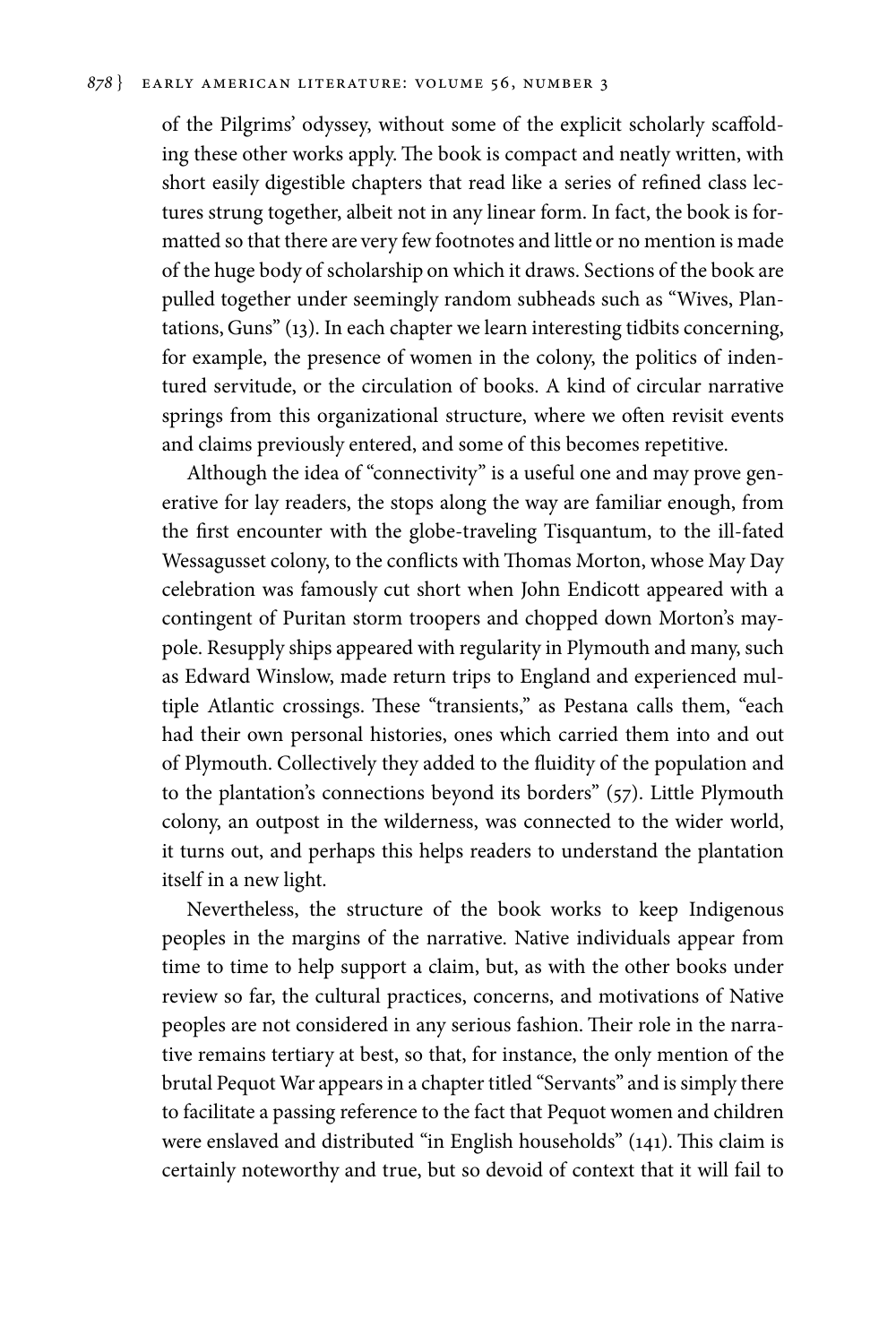leave any kind of substantial intellectual footprint on the minds of readers who know nothing of these violent events.

Finally, David Silverman's new book, *This Land Is Their Land*, sets out to rectify some of the past errors highlighted here, by approaching the European conquest of the area we now call New England from a Wampanoagcentered perspective. Silverman's book starts off in a promising manner, acknowledging the hegemonic power of the Plymouth origin story which continues to uphold "tradition and social order by teaching that the rulers came by their position heroically, righteously, and even with the blessing of the divine" (1). He helps to frame his narrative with the twentieth-century example of Frank James of the Aquinnah Wampanoags who, in 1970, disinvited himself from the official Thanksgiving Day festivities taking place at Plymouth and held his own ceremony instead, an Indigenous Day of Mourning, for which he delivered a famously scathing speech (famous in Indigenous circles at least), debunking the myth of Indigenous/settler harmony that adheres to the first Thanksgiving story (1-21).

Silverman duly acknowledges the complexity of telling the Wampanoags' side of the story—the "limits of historical sources, which at best make recovering the Native American past difficult, and at worst make it impossible" (18). This acknowledgment, however, seems intended as a kind of preemptive defense for the positivist approach to history-making that, as mentioned earlier, Silverman champions. Silverman is a rigorous historian and, of all the works discussed here, his strikes me as the most deeply researched overall, as well as the most layered in its approach toward Indigenous peoples. But this also makes it all the more frustrating that his history allows itself to be guided by colonial tropes and characterizations that should be as shopworn by now as confederate monuments in the public square.

Admittedly, it is difficult to break out of these routines, and the process of decolonizing history is an ongoing one for all of us who engage in this endeavor. Historical episodes, such as when the Wampanoags famously approached the Plymouth settlers on the spring equinox of 1621 suggesting a peace treaty between the two peoples, have acquired a scripted quality, the outline for which has been reinforced by the preeminence of a thousand other colonial encounters scripted in a like manner. Silverman tells us "there is no accounting for why the Natives extended this helping hand, no sense that their behavior was a strategic response to their historical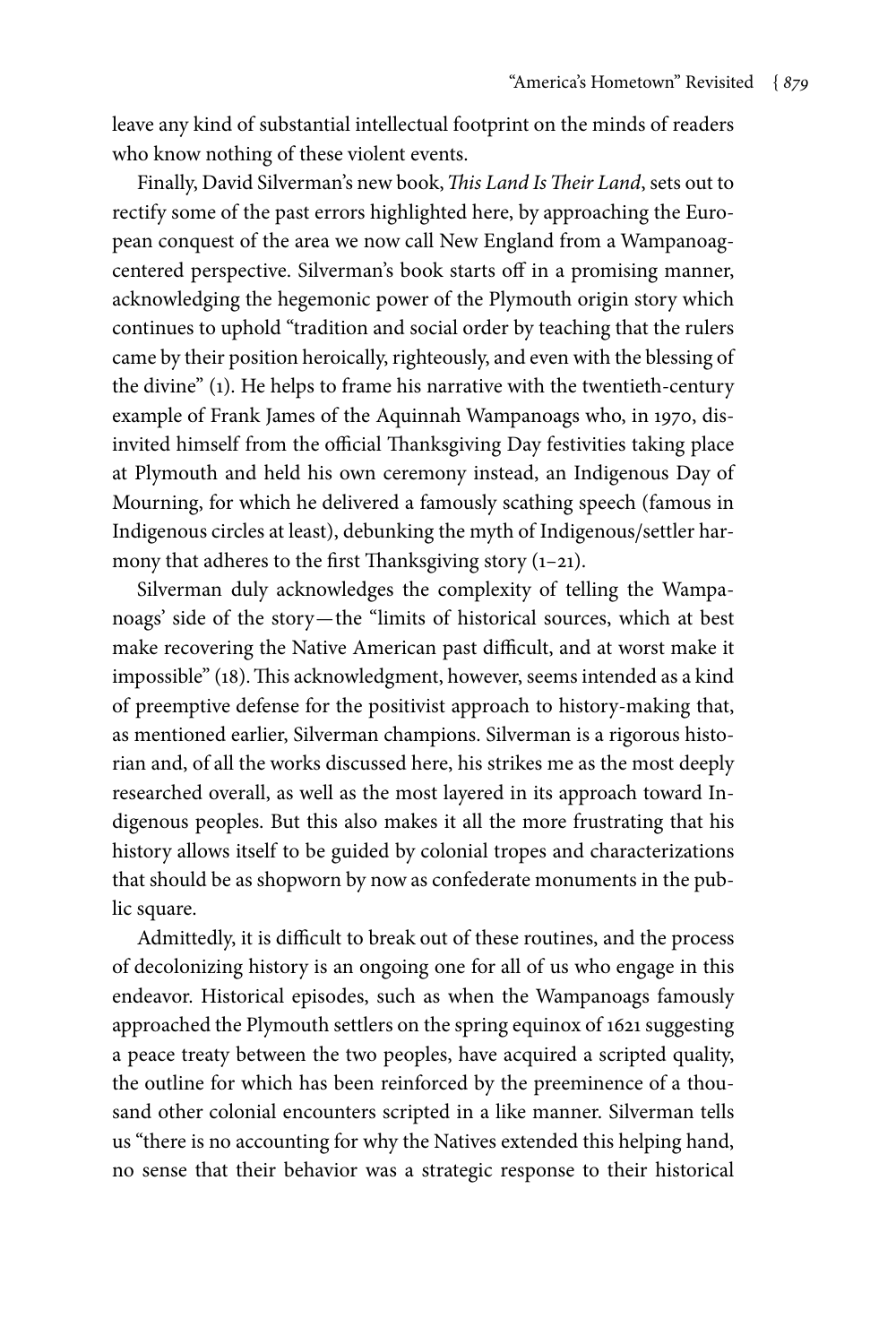#### *880* } EARLY AMERICAN LITERATURE: VOLUME 56, Number 3

circumstances" (98). But I question whether Silverman is privileging a Wampanoag perspective by forwarding such a claim. This so-called unaccountability only holds up if you fail to acknowledge the Wampanoags as a diplomatic people, or the fact that Indigenous encounters with settlers up and down the eastern seaboard were defined, initially at least, by similar gestures of peaceful accord. Once you begin to look at it carefully, peeling away the layers of harsh colonial rhetoric that paint these encounters with hostile undertones and intentions, a different narrative emerges in which the actions of the Wampanoags at this crucial juncture are not only accountable but predictable. If we really want to restructure our understanding of these events from a perspective that respects and honors the customs of Indigenous peoples, we must begin to discern the ceremonial structure in which such encounters took place, the intentional bearing of peacemakers like Samoset who placed himself at great risk by walking alone into the Puritan encampment, the gestures of gift exchange, the careful incremental diplomacy that, in this particular case, led to a successful larger summit between the leaders of Plymouth colony and Massasoit, or Ousamequin, paramount sachem of the Wampanoags. There is every reason to believe the Wampanoags initiated all of this in 1621, not out of "desperation" as Silverman ultimately suggests (98), but out of deep abiding custom. The Wampanoags were people who understood the value of peace and wished for sustained security and comfort in their homelands for those under their charge.

In his *AHR* essay, Silverman objects to the assumption he finds forwarded by Lisa Brooks that Native leaders in the seventeenth century always "acted in accord with high-minded, community-based principles" ("Living" 521). But this is not necessarily Brooks's project. Rather, it is to acknowledge that Native leaders, regardless of our overall human capacity to, perhaps, fall short of such ideals, *could* and often *did* act in accordance with high-minded, community-oriented principles and that such principles were consistent with larger traditional values—a notion white historians have somehow found it difficult to embrace, despite allowing for such qualities in their colonial subjects.

Too many historians, including Silverman, adhere to a script in which Indigenous leaders of New England are comparable to stereotypical presentations of modern-day TV drug lords, scrimmaging over turf and tributes rather than being represented as diplomats and statesmen con-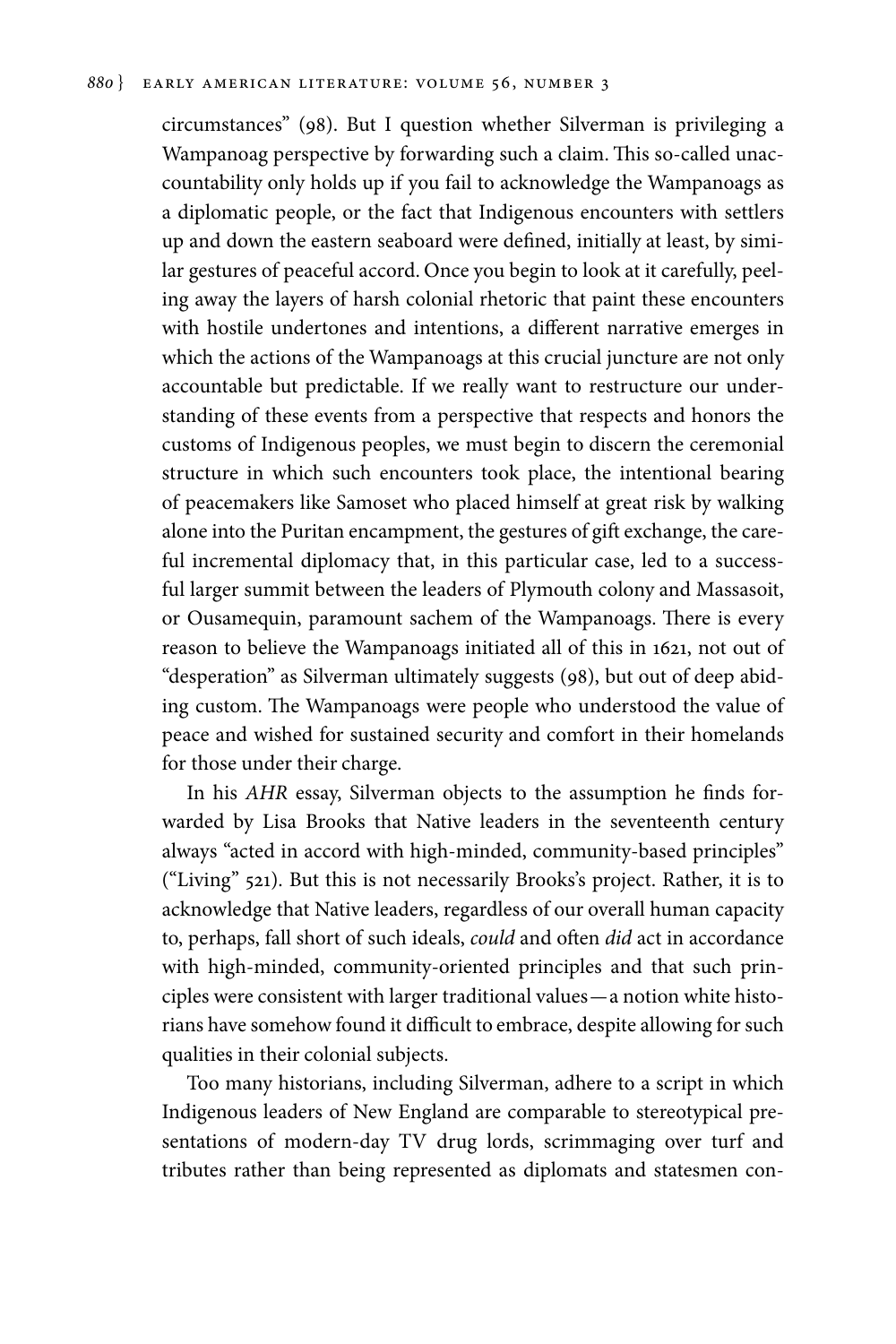cerned about their communities, their kinship networks, and their cultural survival. Wampum, beads and belts made from shells that northeastern Natives distributed with a diverse range of ceremonial and diplomatic significance, is never treated as anything more than currency—a colonial bastardization of its traditional value. Silverman states that the reason the Wampanoag alliance with Plymouth "gets such outsized attention in patriotic treatments of American history is that, on the surface, it was the peaceful exception to the violent rule of Indian-colonial relations" (205). But this simply isn't true. In New England alone, the colonists maintained peaceful relations with the Mohegan, Narragansett, Nipmuc, and Massachuset Natives over the initial fifty-five years of settlement. It wasn't until the settlers decidedly forced the issue that war became an inevitability in 1675. But this is not a story in which many Americans feel an emotional investment, and Silverman, too, disregards the overtures of peace as a cultural practice embedded in Wampanoag tradition, instead defining this moment as a rare instance of detente orchestrated from a position of martial exigency on the part of Massasoit. Interestingly enough, one of the rare instances in which Silverman actually refers to the "diplomacy" of Natives is when he advances what he calls Philip's "anti-colonial diplomacy" (293)—a negative term suggestive of a kind of subterfuge as Philip presumably plotted against the colonists.

Silverman does ultimately concede that it was the colonists who provoked King Philip's War. He writes, "English disrespect for Wampanoag sovereignty had grown so brazen that Plymouth now felt entitled to judge and capitally execute Wampanoags for purported incidents that involved only Wampanoags on Wampanoag lands [referring here to the alleged murder of John Sassamon]. The apparent next step was to arrest Pumetacom [Philip] himself" (296). But Silverman's concession comes with a caveat that, while claiming to offer a more nuanced reading of events, ostensibly walks back this claim. To presume that English colonists worked in league with one another to disenfranchise Natives from their lands appears to necessitate a level of coordination between legislators and land brokers that Silverman finds improbable (never mind that we see it happening on a regular basis in our own era and nowhere as frequently as on Native lands). By remaining skeptical of the idea that settler colonial leaders either misrepresented or manipulated their accounts in order to legitimize a pattern of immoral land grabs, Silverman is directly challenging claims made by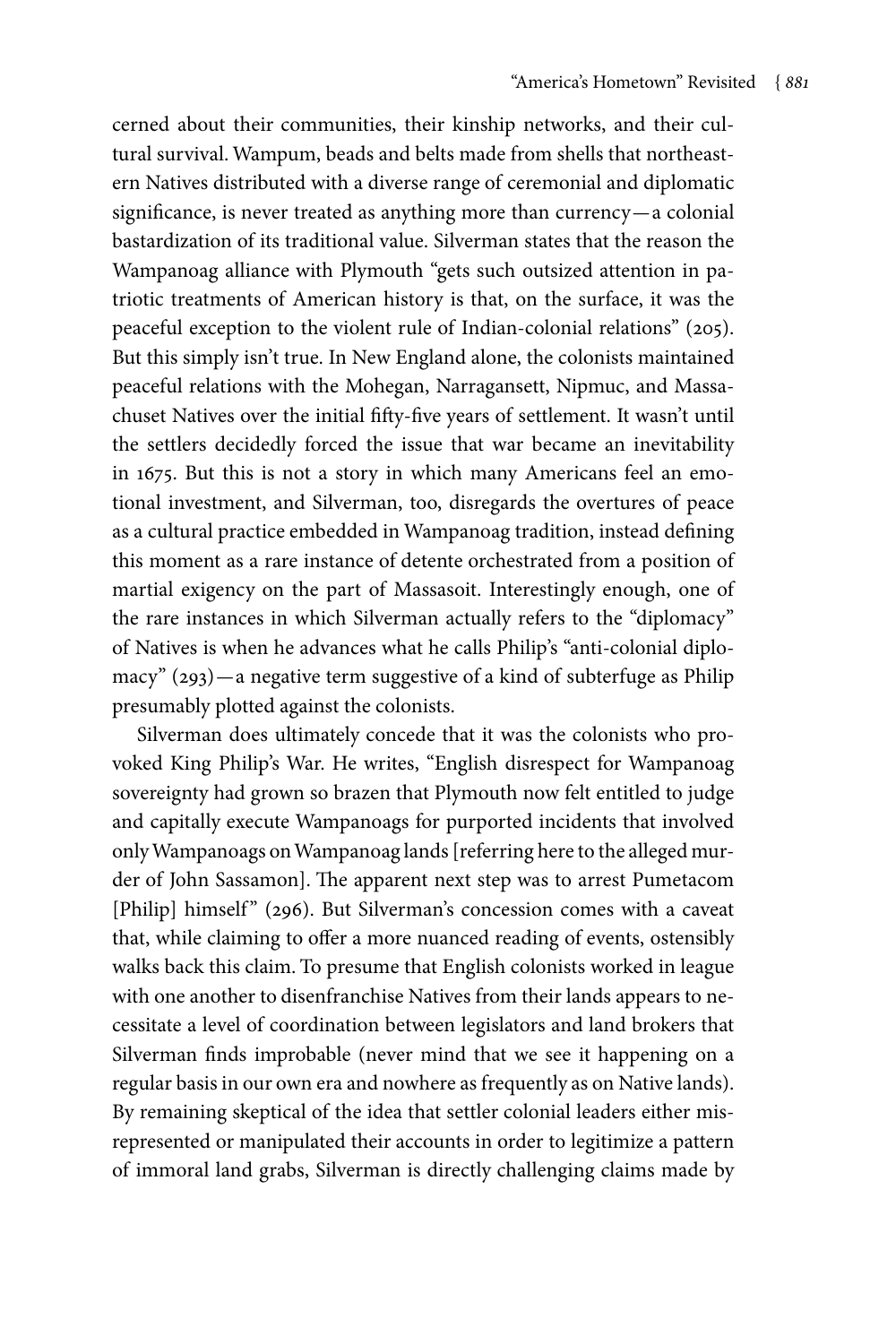Lisa Brooks, Jean O'Brien, and other Indigenous Studies scholars who do, in fact, find these machinations to be deliberate. Brooks's own reading of the land transactions taking place in the buildup to King Philip's War leads her to claim in her Bancroft Prize–winning *Our Beloved Kin* that, "rather than settlement and war appearing by happenstance . . . both were intricately intertwined with the intent to claim Wampanoag lands" (121).

This is not to say that there can't be room for legitimate disagreement and interpretation of the facts. Nor does agreeing to adopt Native Studies methodologies presume a uniformity of opinions and readings. But there is a reason why Silverman finds himself in contention with Brooks, DeLucia, and others who argue for new methodologies to interpret this old history. These new methodologies challenge the authority of colonial texts and, in many ways the authority of the historians who rely on them, or as DeLucia characterizes it, those who "position themselves as gatekeepers over the means by which history is researched, interpreted, and expressed" (528).

The works evaluated here all have merit and will be not only informative and enjoyable, but perhaps even preferable, to a great many readers who feel a familiar comfort in having the narrative of the Puritan settlers resituated for them in a manner that leaves the old statues and icons of settler colonialism tarnished, perhaps, but still standing. To truly commit to a retelling of this narrative, taking into account Indigenous perspectives in the manner recently attempted by Brooks, risks rendering the story alien to its readership, turning its heroes into disreputable and often deplorable figures, pushing back against the trope of the vanishing Native, and troubling us with the ongoing presence and resistance of Indigenous peoples. It ultimately threatens the very legitimacy on which this nation claims its sovereign rights—this hometown soil "gifted" us by the Indians of lore. But more importantly, when we don't adopt these practices, we risk getting the history terribly wrong, by continuing to present Native peoples and cultures in a reductive and pejorative light that effectively cancels out their contribution, their civilization, and their collaboration in the making of what the United States is today. Certain scholars may claim that the Native is not their subject—it is the story of the Puritans, themselves, they have chosen to relate. But there are compelling reasons to ask why such a particular focus is chosen, who it serves, and what violence it continues to perpetuate.

Silverman, to his credit, gets this right at the end of his book and offers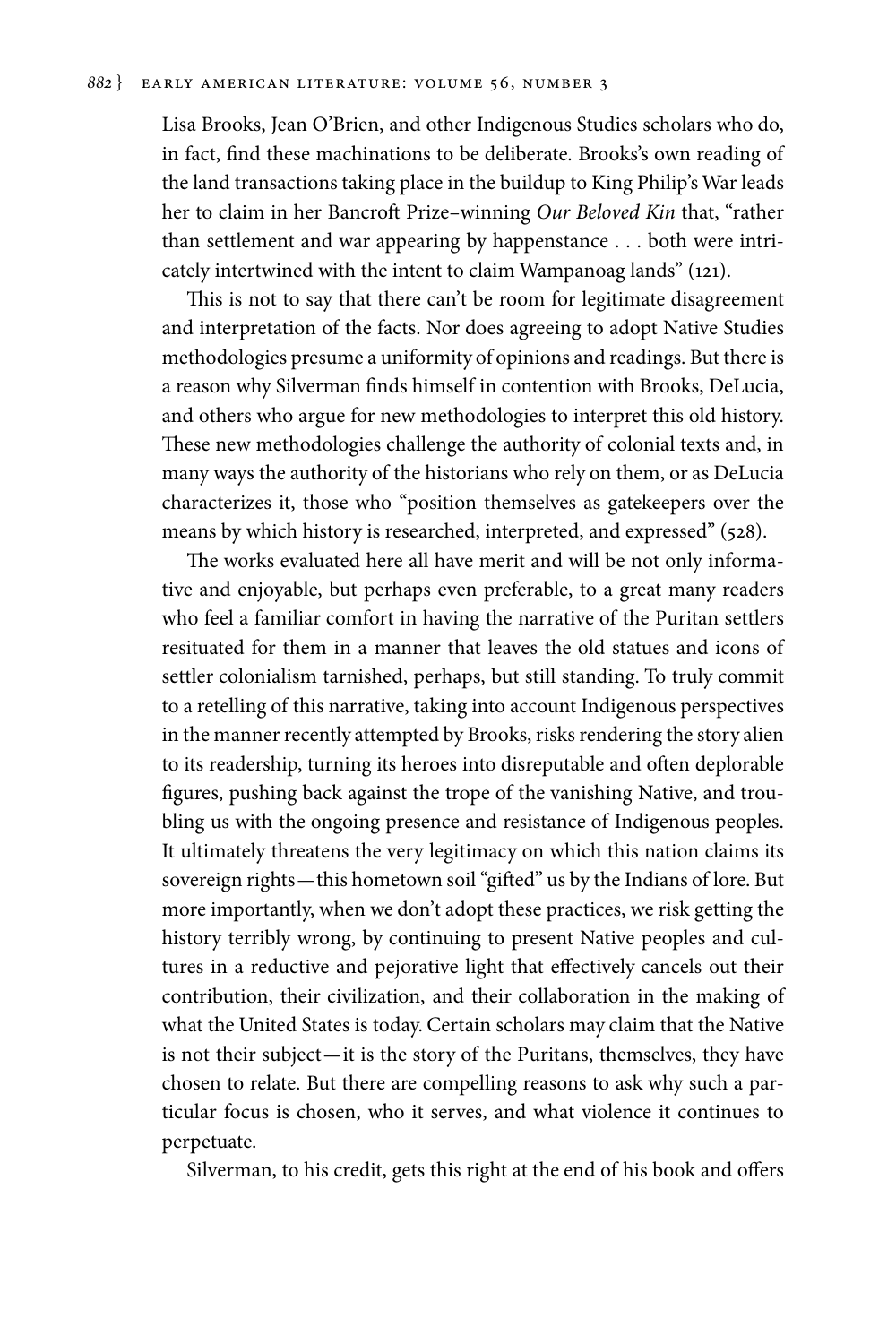his readers a strong reminder of Wampanoag presence and revitalization in our own times, including reference to the Wopanậak Language Revitalization Project and the ongoing struggles of the Mashpee Wampanoag on Cape Cod to maintain their legal status as a federally recognized tribe (413–18). He reminds us of the powerful words of William Apess, the nineteenth-century Pequot author, activist, and minister who told his audiences that the landing at Plymouth Rock was a day of mourning for the Indians and not of celebration (405). And until we allow ourselves to see it this way as well and confront the implications of this awareness, there will remain a troubled legacy that adheres to the sacred iconography of settler colonialism holding its ground in America's "hometown" of Plymouth, and a reckoning that still awaits.

#### **NOTES**

- 1. In a recent issue of *Early American Literature* Jean O'Brien and Lisa Blee discuss the contribution of Wampanoag tribal members to the *Plymouth 400* agenda, a digital exhibition titled *Our Story: 400 Years of Wampanoag History*. This exhibition, featuring short documentary videos, interviews, and other historical contextualization, works to decenter the Plymouth landing from the historical narrative of the region by recognizing a rich and detailed history of Indigenous presence preceding it.
- 2. Worth noting is that the Indigenous Studies Program at Bridgewater State University managed to hold together its *Plymouth 400* event—an Indigenous History Conference titled "Here It Began: 2020 Hindsight and Foresight," which moved its sessions online over an eight-week period from October to November, concluding the weekend before Thanksgiving. Organized by Joyce Rain Anderson and Linda Coombs, both of the Wampanoag Tribe, the conference invited Indigenous scholars, educators, and tribal members from across the country to reconsider the legacy of settler colonialism and how Native people have continued to survive and thrive in its wake.
- 3. See Brooks, *The Common Pot* and *Our Beloved Kin*; Lopenzina; O'Brien; and Silverman, *Faith and Boundaries*.
- 4. See Lopenzina 162–70.

#### works cited

Bercovitch, Sacvan. *The Puritan Origins of the American Self*. Yale UP, 1975.

- Blee, Lisa, and Jean M. O'Brien. *Monumental Mobility: The Memory-Work of Massasoit*. U of North Carolina P, 2019.
- Bradford, William. *Of Plymouth Plantation: Along with the Full Text of the Pilgrim's Journals for Their First Year in Plymouth*, edited by Caleb Johnson. Xlibris, 2006.